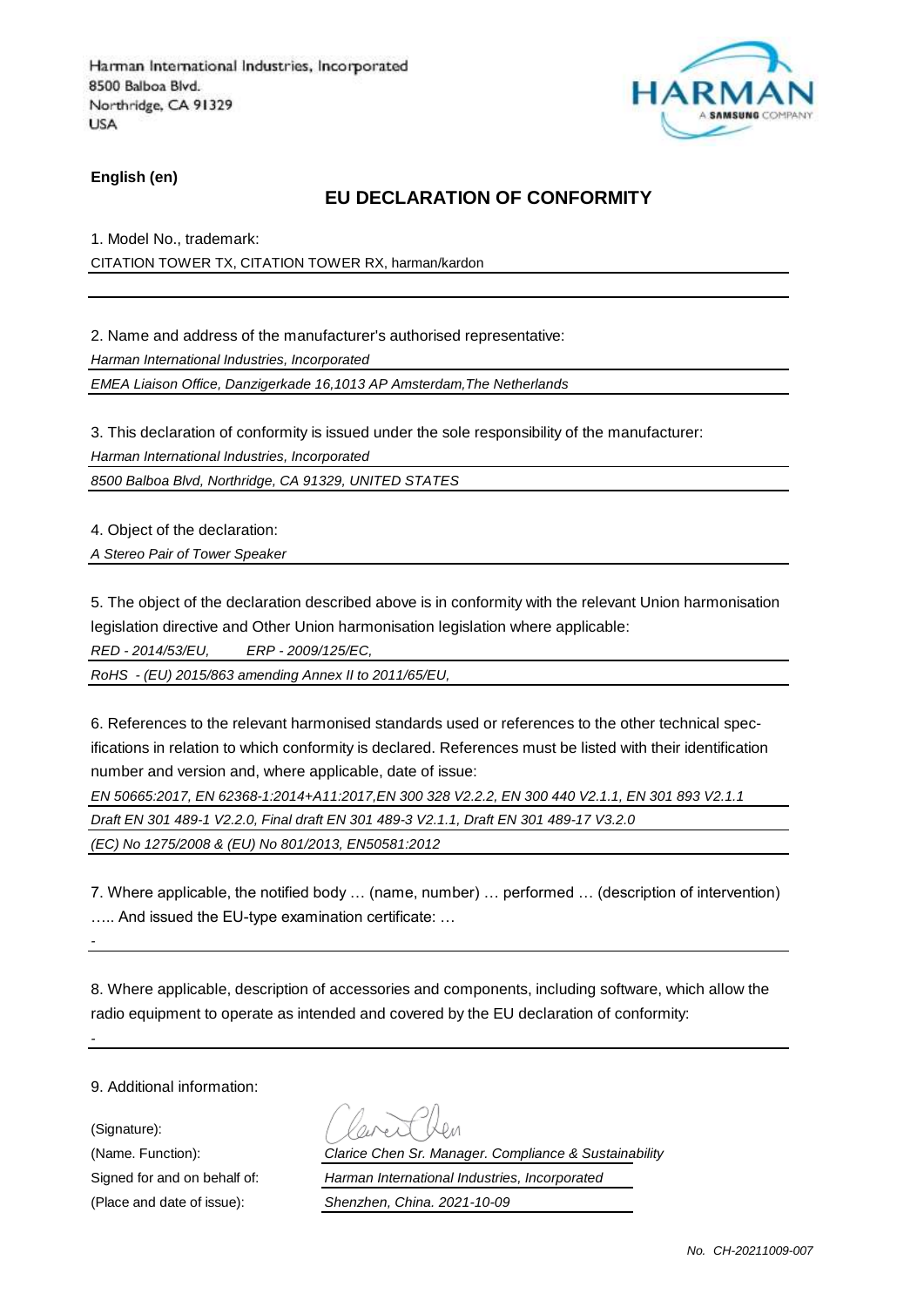

#### **UK DECLARATION OF CONFORMITY**

1. Model No., trademark:

*CITATION TOWER TX, CITATION TOWER RX, harman/kardon*

2. Name and address of the manufacturer's authorised representative:

*Harman International Industries, Incorporated*

*Ground Floor, Westside 2, London Road, Apsley, Hemel Hempstead, Hertfordshire, HP3 9TD, United Kingdom.*

3. This declaration of conformity is issued under the sole responsibility of the manufacturer:

*Harman International Industries, Incorporated*

*8500 Balboa Blvd, Northridge, CA 91329, UNITED STATES*

4. Object of the declaration:

*A Stereo Pair of Tower Speaker* 

5. The object of the declaration described above is in conformity with the relevant Union harmonisation legislation directive and Other Union harmonisation legislation where applicable:

*Radio Equipment Regulations 2017*

*The Ecodesign for Energy-Related Products and Energy Information (Amendment) (EU Exit) Regulations 2019*

*The Restriction of the Use of Certain Hazardous Substances in Electrical and Electronic Equipment Regulations 2012*

6. References to the relevant harmonised standards used or references to the other technical specifications in relation to which conformity is declared. References must be listed with their identification number and version and, where applicable, date of issue:

*EN 50665:2017, EN 62368-1:2014+A11:2017,EN 300 328 V2.2.2, EN 300 440 V2.1.1, EN 301 893 V2.1.1* 

*Draft EN 301 489-1 V2.2.0, Final draft EN 301 489-3 V2.1.1, Draft EN 301 489-17 V3.2.0* 

*(EC) No 1275/2008 & (EU) No 801/2013, EN50581:2012* 

7. Where applicable, the notified body … (name, number) … performed … (description of intervention) ….. And issued the EU-type examination certificate: …

8. Where applicable, description of accessories and components, including software, which allow the radio equipment to operate as intended and covered by the EU declaration of conformity:

9. Additional information:

*-*

*-*

(Signature): (Place and date of issue): *Shenzhen, China. 2021-10-09*

(Name. Function): *Clarice Chen Sr. Manager. Compliance & Sustainability* Signed for and on behalf of: *Harman International Industries, Incorporated*

*No. CH-20211009-007*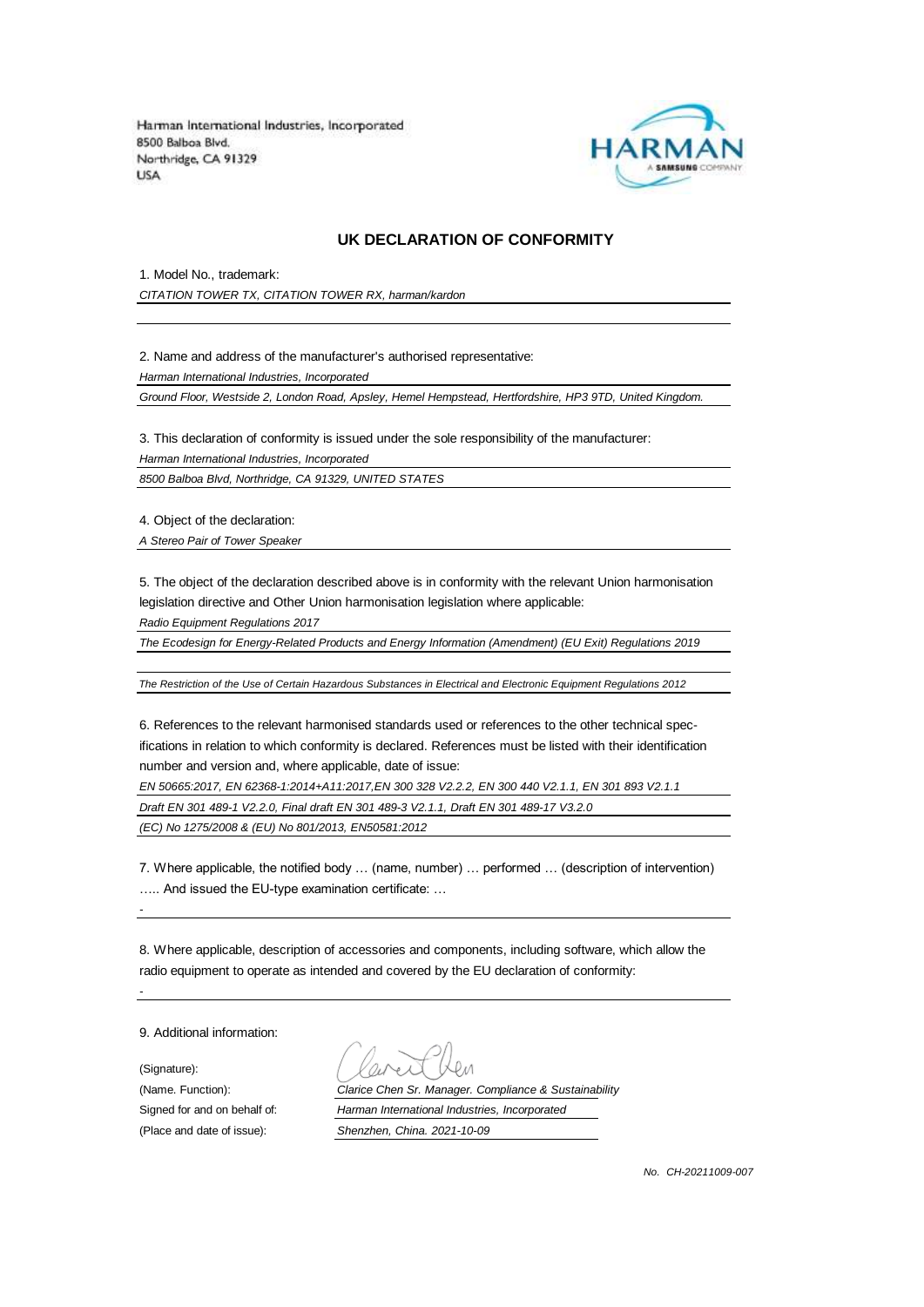

**Български (bg)**

### **ЕС ДЕКЛАРАЦИЯ ЗА СЪОТВЕТСТВИЕ**

1.Модел No., търговска марка : CITATION TOWER TX, CITATION TOWER RX, harman/kardon

2. Име и адрес на производителя или на неговия упълномощен представител: *Harman International Industries, Incorporated*

*EMEA Liaison Office, Danzigerkade 16,1013 AP Amsterdam,The Netherlands*

3. Настоящата декларация за съответствие е издадена на отговорността на производителя:

*Harman International Industries, Incorporated*

*8500 Balboa Blvd, Northridge, CA 91329, UNITED STATES*

4. Предмет на декларацията:

*A Stereo Pair of Tower Speaker* 

5. Предметът на декларацията, описан по-горе, отговаря на съответното законодателство на Съюза за хармонизация Директива и Друго законодателство на Съюза за хармонизация, когато е приложимо: *RED - 2014/53/EU, ERP - 2009/125/EC,*

*RoHS - (EU) 2015/863 amending Annex II to 2011/65/EU,*

6. Позоваване на използваните хармонизирани стандарти или позоваване на други технически спецификации, по отно отношение на които се декларира съответствие.При позоваването трябва да се посочва техният идентификационен номер и версията им и,ако е приложимо,дата на издаване: *EN 50665:2017, EN 62368-1:2014+A11:2017,EN 300 328 V2.2.2, EN 300 440 V2.1.1, EN 301 893 V2.1.1 Draft EN 301 489-1 V2.2.0, Final draft EN 301 489-3 V2.1.1, Draft EN 301 489-17 V3.2.0 (EC) No 1275/2008 & (EU) No 801/2013, EN50581:2012* 

7. Когато е приложимо, нотифицираният орган… (наименование, номер)… извърши … (описание на извършеното) … и издаде сертификата за ЕС изследване на типа: …

8. Когато е приложимо, описание на принадлежностите и компонентите, включително софтуер, които позволяват на радиосъоръжението да работи по предназначение и които са обхванати от ЕС декларацията за съответствие:

9. Допълнителна информация:

(подпис):

*-*

arrio

(име, длъжност): *Clarice Chen Sr. Manager. Compliance & Sustainability* Подписано за и от името на: *Harman International Industries, Incorporated* (място и дата на издаване): *Shenzhen, China. 2021-10-09*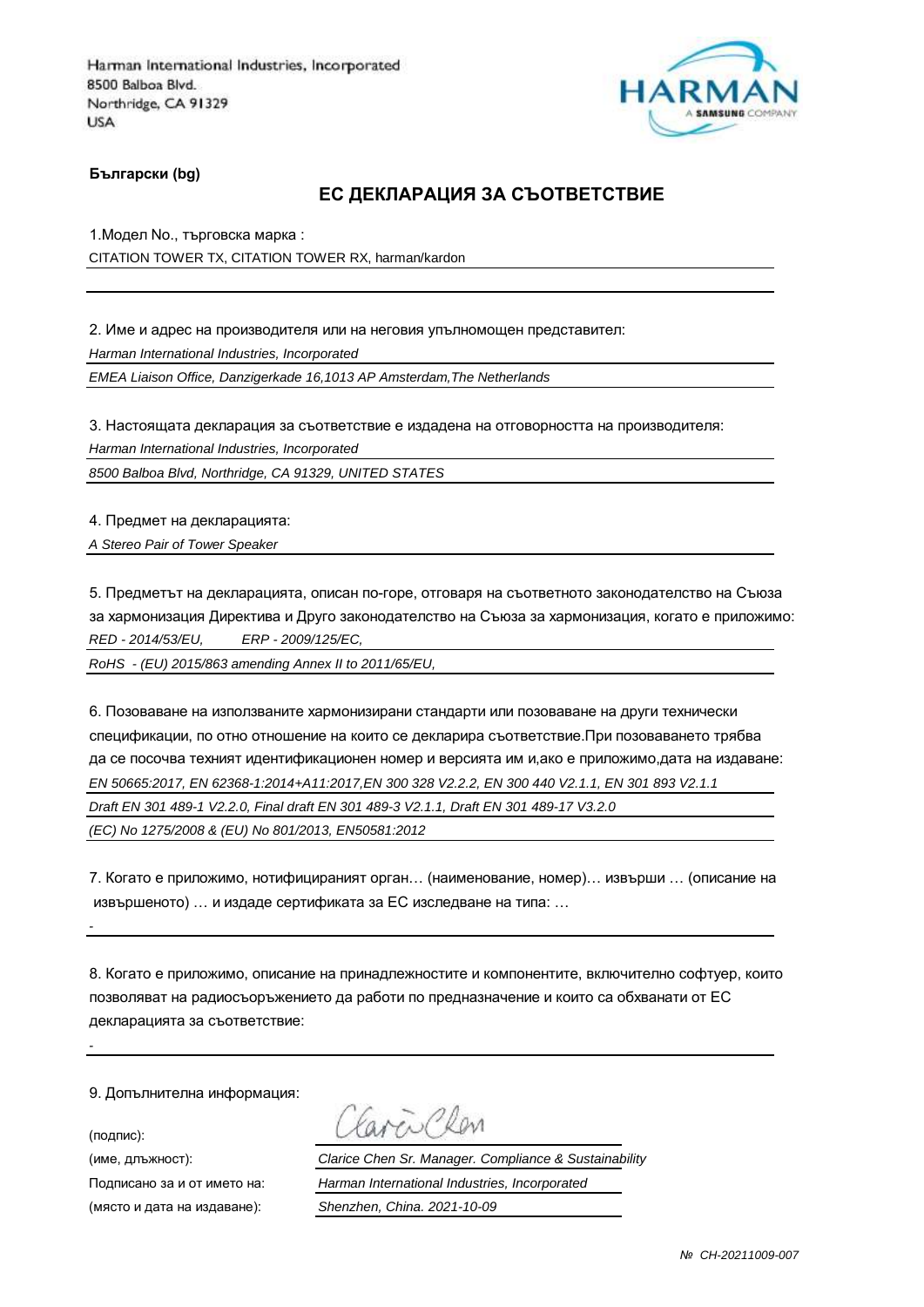

**Deutsch (de)**

## **EU-KONFORMITÄTSERKLÄRUNG**

1. Modell Nr., Handelsmarke: CITATION TOWER TX, CITATION TOWER RX, harman/kardon

2. Name und Anschrift des Herstellers oder seines Bevollmächtigten:

*Harman International Industries, Incorporated*

*EMEA Liaison Office, Danzigerkade 16,1013 AP Amsterdam,The Netherlands*

3. Die alleinige Verantwortung für die Ausstellung dieser Konformitätserklärung trägt der Hersteller:

*Harman International Industries, Incorporated*

*8500 Balboa Blvd, Northridge, CA 91329, UNITED STATES*

4. Gegenstand der Erklärung

*A Stereo Pair of Tower Speaker* 

5. Der oben beschriebene Gegenstand der Erklärung erfüllt die einschlägigen Harmonisierungsrecht -svorschriften der Union Richtlinie und gegebenenfalls weitere Harmonisierungsrechtsvorschriften der Union: *RED - 2014/53/EU, ERP - 2009/125/EC,*

*RoHS - (EU) 2015/863 amending Annex II to 2011/65/EU,*

6.Angabe der einschlägigen harmonisierten Normen, die zugrunde gelegt wurden, oder Angabe der anderen technischen Spezifikationen, bezüglich derer die Konformität erklärt wird: Dabei müssen die jeweilige Kennnummer,die angewandte Fassung und gegebenenfalls das Ausgabedatum angegeben werden: *EN 50665:2017, EN 62368-1:2014+A11:2017,EN 300 328 V2.2.2, EN 300 440 V2.1.1, EN 301 893 V2.1.1 Draft EN 301 489-1 V2.2.0, Final draft EN 301 489-3 V2.1.1, Draft EN 301 489-17 V3.2.0 (EC) No 1275/2008 & (EU) No 801/2013, EN50581:2012* 

7. Falls zutreffend — Die notifizierte Stelle … (Name, Kennnummer) hat … (Beschreibung ihrer Mitwirkung) … und folgende EU-Baumusterprüfbescheinigung ausgestellt:

8.Falls vorhanden — Beschreibung des Zubehörs und der Bestandteile einschließlich Software,die den bestimmungsgemäßen Betrieb der Funkanlage ermöglichen und von der EU-Konformitätserklärung erfasst werden:

9. Zusatzangaben

(Unterschrift):

*-*

*-*

(Ort und Datum der Ausstellung): *Shenzhen, China. 2021-10-09*

avenClew

(Name, Funktion): *Clarice Chen Sr. Manager. Compliance & Sustainability* Unterzeichnet und im Namen von: *Harman International Industries, Incorporated*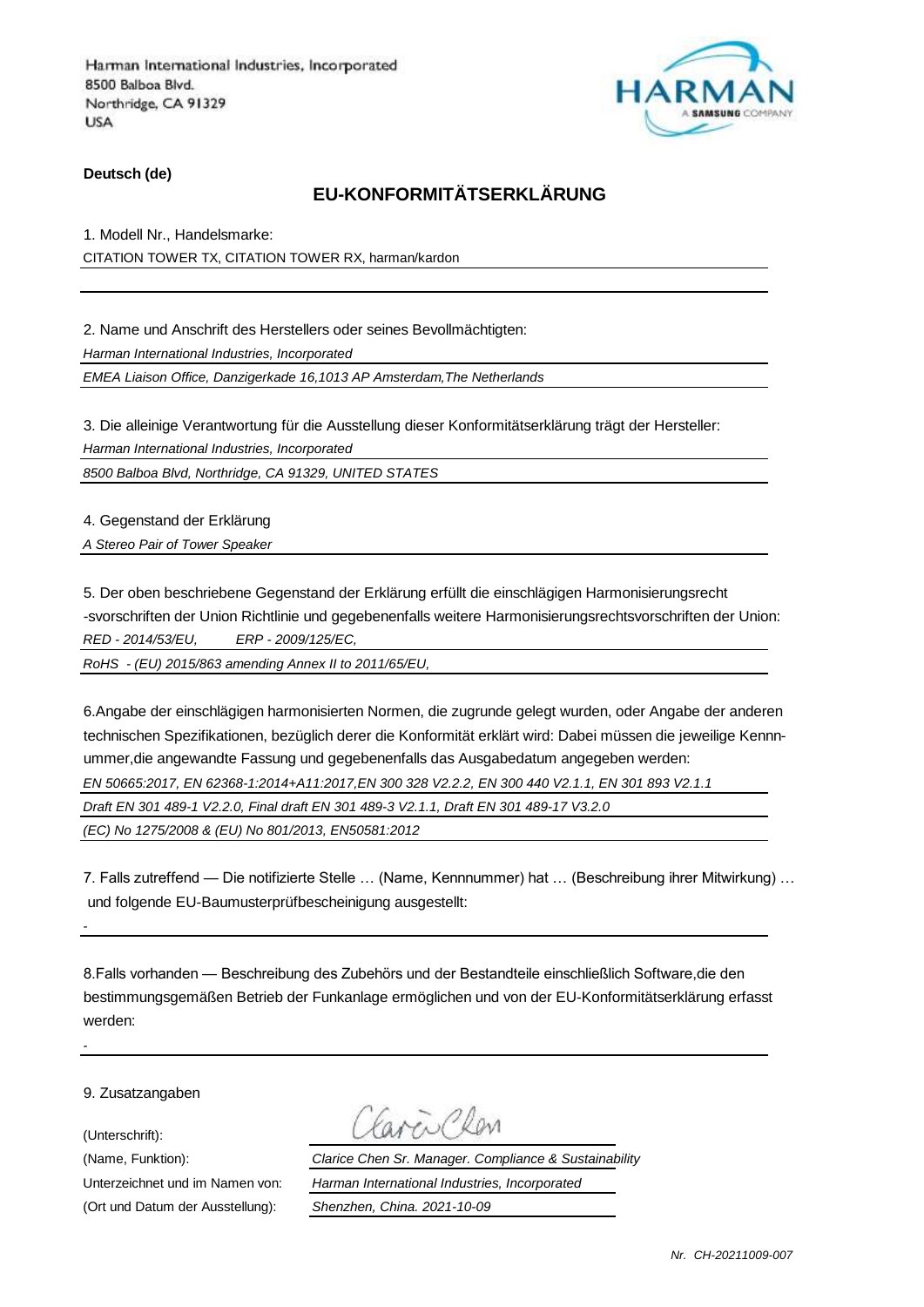

**Hrvatski (hr)**

### **EU IZJAVA O SUKLADNOSTI**

1.Model br.,marka CITATION TOWER TX, CITATION TOWER RX, harman/kardon

2. Ime i adresa proizvođača ili njegovog ovlaštenog zastupnika:

*Harman International Industries, Incorporated*

*EMEA Liaison Office, Danzigerkade 16,1013 AP Amsterdam,The Netherlands*

3. Za izdavanje ove izjave o sukladnosti odgovoran je isključivo proizvođač:

*Harman International Industries, Incorporated*

*8500 Balboa Blvd, Northridge, CA 91329, UNITED STATES*

4. Predmet izjave:

*A Stereo Pair of Tower Speaker* 

5. Prethodno opisani predmet izjave u skladu je s relevantnim zakonodavstvom Unije o usklađivanju i drugim zakonodavstvom Unije o usklađivanju prema potrebi:

*RED - 2014/53/EU, ERP - 2009/125/EC,*

*RoHS - (EU) 2015/863 amending Annex II to 2011/65/EU,*

6. Upućivanja na odgovarajuće usklađene norme koje se upotrebljavaju ili upućivanje na druge tehničke specifikacije u odnosu na koje se deklarira sukladnost. Upućivanja moraju biti navedena s identifikacijskim brojem i verzijom te, prema potrebi, datumom izdavanja:

*EN 50665:2017, EN 62368-1:2014+A11:2017,EN 300 328 V2.2.2, EN 300 440 V2.1.1, EN 301 893 V2.1.1* 

*Draft EN 301 489-1 V2.2.0, Final draft EN 301 489-3 V2.1.1, Draft EN 301 489-17 V3.2.0* 

*(EC) No 1275/2008 & (EU) No 801/2013, EN50581:2012* 

7.Prema potrebi, prijavljeno tijelo ... (naziv, broj) … provelo je … (opis intervencije) … i izdalo potvrdu o EU ispitivanju tipa:

8. Prema potrebi, opis dodatne opreme i sastavnica, uključujući softver, koji omogućuju normalan rad radijske opreme koji je obuhvaćen EU izjavom o sukladnosti:

9. Dodatne informacije:

(potpis):

*-*

avenCher

(ime, funkcija) *Clarice Chen Sr. Manager. Compliance & Sustainability* Potpisano za i u ime: *Harman International Industries, Incorporated* (mjesto i datum izdavanja): *Shenzhen, China. 2021-10-09*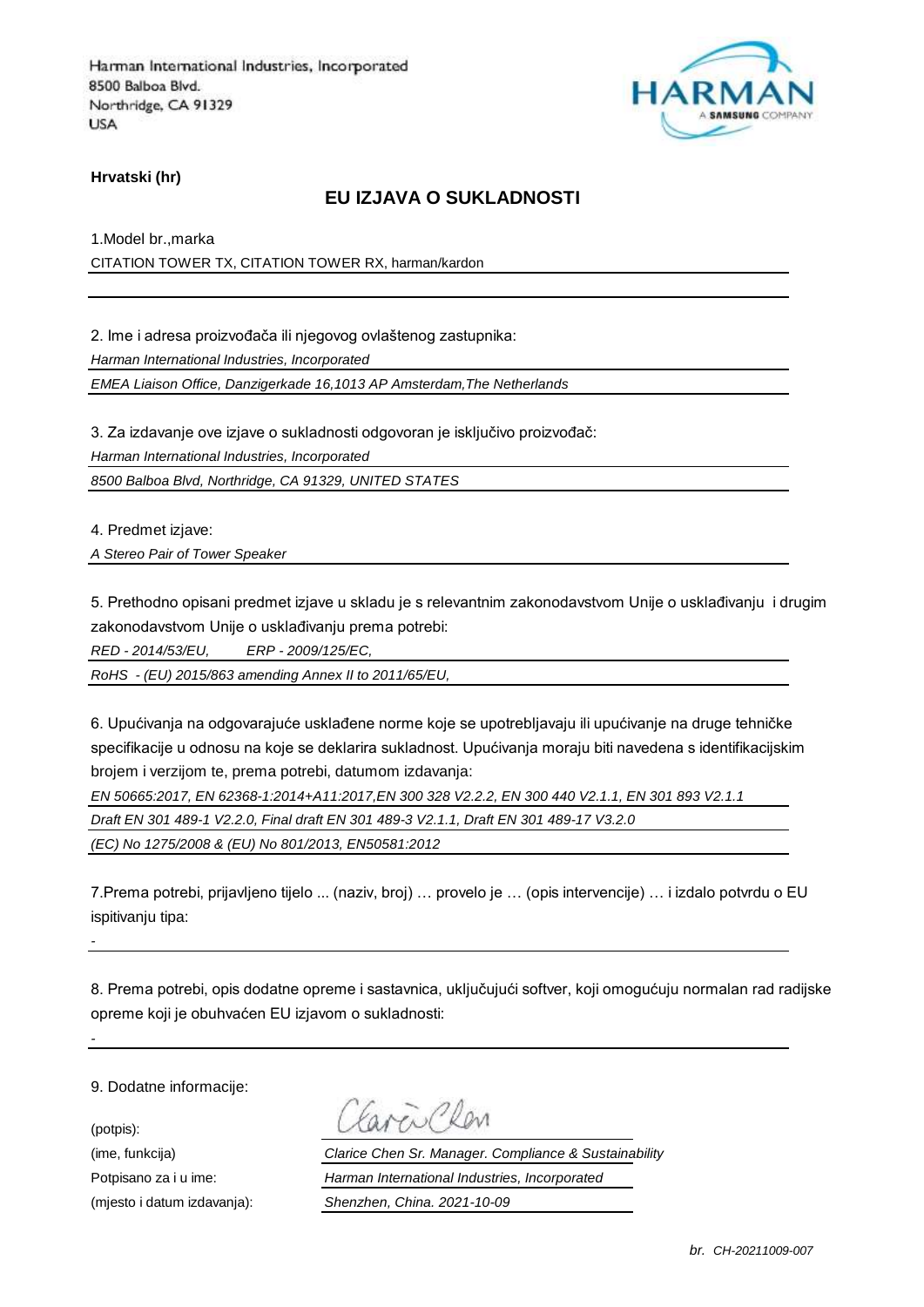

**čeština (cs)**

# **EU PROHLÁŠENÍ O SHODĚ**

1. Model č.,ochranná známka: CITATION TOWER TX, CITATION TOWER RX, harman/kardon

2. Jméno a adresa výrobce nebo jeho zplnomocněného zástupce:

*Harman International Industries, Incorporated*

*EMEA Liaison Office, Danzigerkade 16,1013 AP Amsterdam,The Netherlands*

3. Toto prohlášení o shodě se vydává na výhradní odpovědnost výrobce:

*Harman International Industries, Incorporated*

*8500 Balboa Blvd, Northridge, CA 91329, UNITED STATES*

4. Předmět prohlášení:

*A Stereo Pair of Tower Speaker* 

5. Výše popsaný předmět prohlášení je ve shodě s příslušnými harmonizovanými právními předpisy Unie a náležitých případech další harmonizované právní předpisy Unie:

*RED - 2014/53/EU, ERP - 2009/125/EC,*

*RoHS - (EU) 2015/863 amending Annex II to 2011/65/EU,*

6. Odkazy na příslušné harmonizované normy, které byly použity, nebo na jiné technické specifikace, na jejichž základě se shoda prohlašuje. Odkazy se uvedou s jejich identifikačním číslem a verzí a v příslušných případech rovněž s datem vydání:

*EN 50665:2017, EN 62368-1:2014+A11:2017,EN 300 328 V2.2.2, EN 300 440 V2.1.1, EN 301 893 V2.1.1* 

*Draft EN 301 489-1 V2.2.0, Final draft EN 301 489-3 V2.1.1, Draft EN 301 489-17 V3.2.0* 

*(EC) No 1275/2008 & (EU) No 801/2013, EN50581:2012* 

7. Případně: oznámený subjekt ... (název, číslo) … provedl … (popis opatření) … a vydal certifikát EU přezkoušení typu:

8.V příslušných případech popis příslušenství a součástí, včetně softwaru, které umožňují zamýšlené fungování rádiového zařízení v souladu s EU prohlášením o shodě:

9. Další informace:

(podpis):

*-*

(jméno, funkce): *Clarice Chen Sr. Manager. Compliance & Sustainability* Podepsáno za a jménem: *Harman International Industries, Incorporated* (místo a datum vydání): *Shenzhen, China. 2021-10-09*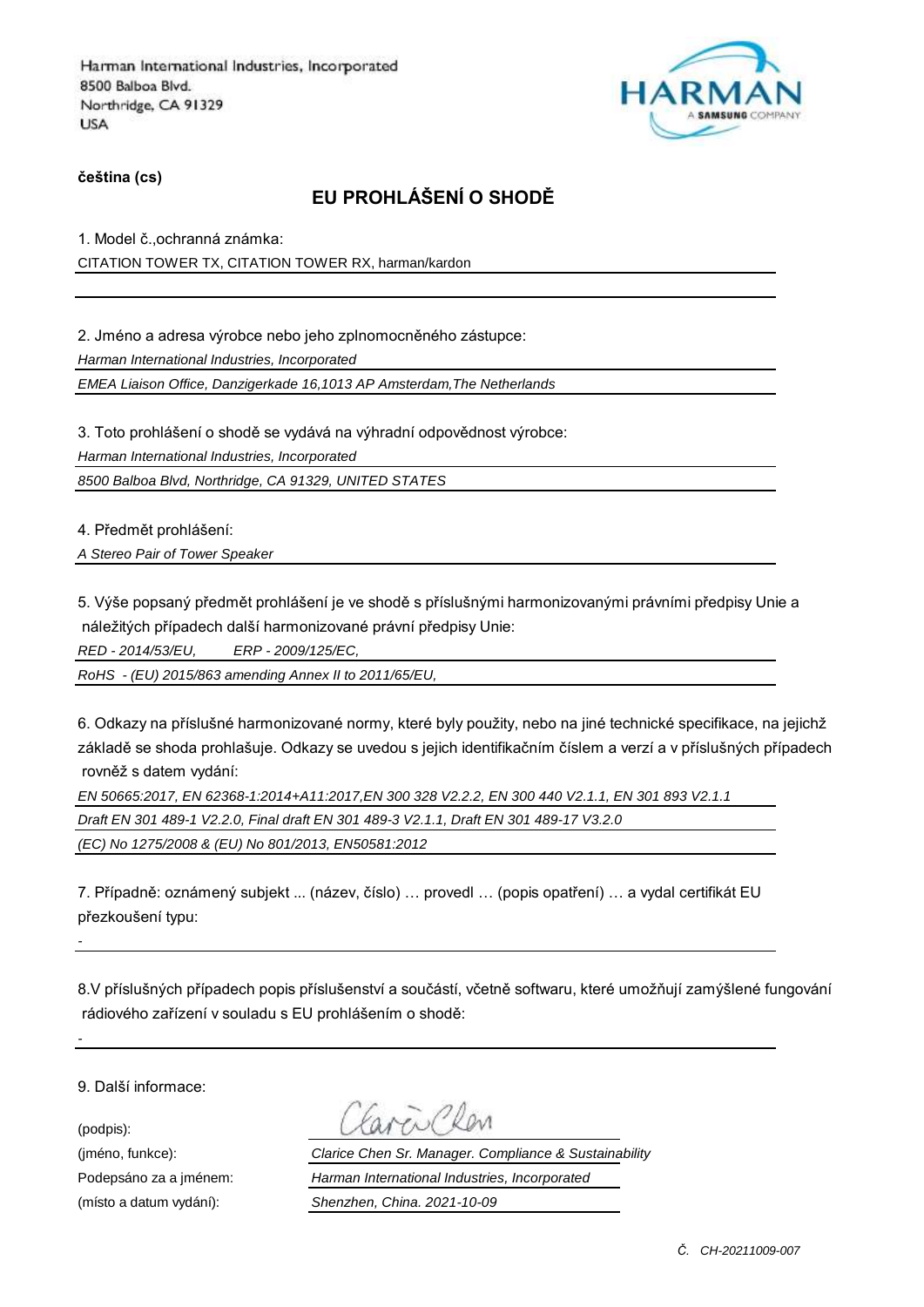

**eesti keel (et)**

### **ELI VASTAVUSDEKLARATSIOON**

1. Tootenumber,kaubamärk: CITATION TOWER TX, CITATION TOWER RX, harman/kardon

2. Tootja või tema volitatud esindaja nimi ja aadress:

*Harman International Industries, Incorporated*

*EMEA Liaison Office, Danzigerkade 16,1013 AP Amsterdam,The Netherlands*

3. Käesolev vastavusdeklaratsioon on välja antud tootja ainuvastutusel:

*Harman International Industries, Incorporated*

*8500 Balboa Blvd, Northridge, CA 91329, UNITED STATES*

4. Deklareeritav toode:

*A Stereo Pair of Tower Speaker* 

5. Ülalkirjeldatud deklareeritav toode on kooskõlas asjakohaste liidu ühtlustamisõigusaktidega ja Muud liidu ühtlustamisõigusaktid (vajaduse korral):

*RED - 2014/53/EU, ERP - 2009/125/EC,*

*RoHS - (EU) 2015/863 amending Annex II to 2011/65/EU,*

6. Viited kasutatud harmoneeritud standarditele või muudele tehnilistele kirjeldustele, millele vastavust deklareeritakse. Viidetele peab lisama nende identifitseerimisnumbri ja versiooni ning vajaduse korral väljaandmise kuupäeva:

*EN 50665:2017, EN 62368-1:2014+A11:2017,EN 300 328 V2.2.2, EN 300 440 V2.1.1, EN 301 893 V2.1.1 Draft EN 301 489-1 V2.2.0, Final draft EN 301 489-3 V2.1.1, Draft EN 301 489-17 V3.2.0 (EC) No 1275/2008 & (EU) No 801/2013, EN50581:2012* 

7.Vajaduse korral: teavitatud asutus … (nimi, number) … teostas … (tegevuse kirjeldus) … ja andis välja Eli tüübihindamistõendi:

8.Vajaduse korral selliste tarvikute ja osade, samuti tarkvara kirjeldus, mis võimaldavad raadioseadet kasutada ettenähtud otstarbel ja kooskõlas ELi vastavusdeklaratsiooniga:

9. Lisateave:

(allkiri):

*-*

(nimi, ametinimetus): *Clarice Chen Sr. Manager. Compliance & Sustainability* Alla kirjutanud (kelle poolt/nimel): *Harman International Industries, Incorporated* (väljaandmise koht ja kuupäev): *Shenzhen, China. 2021-10-09*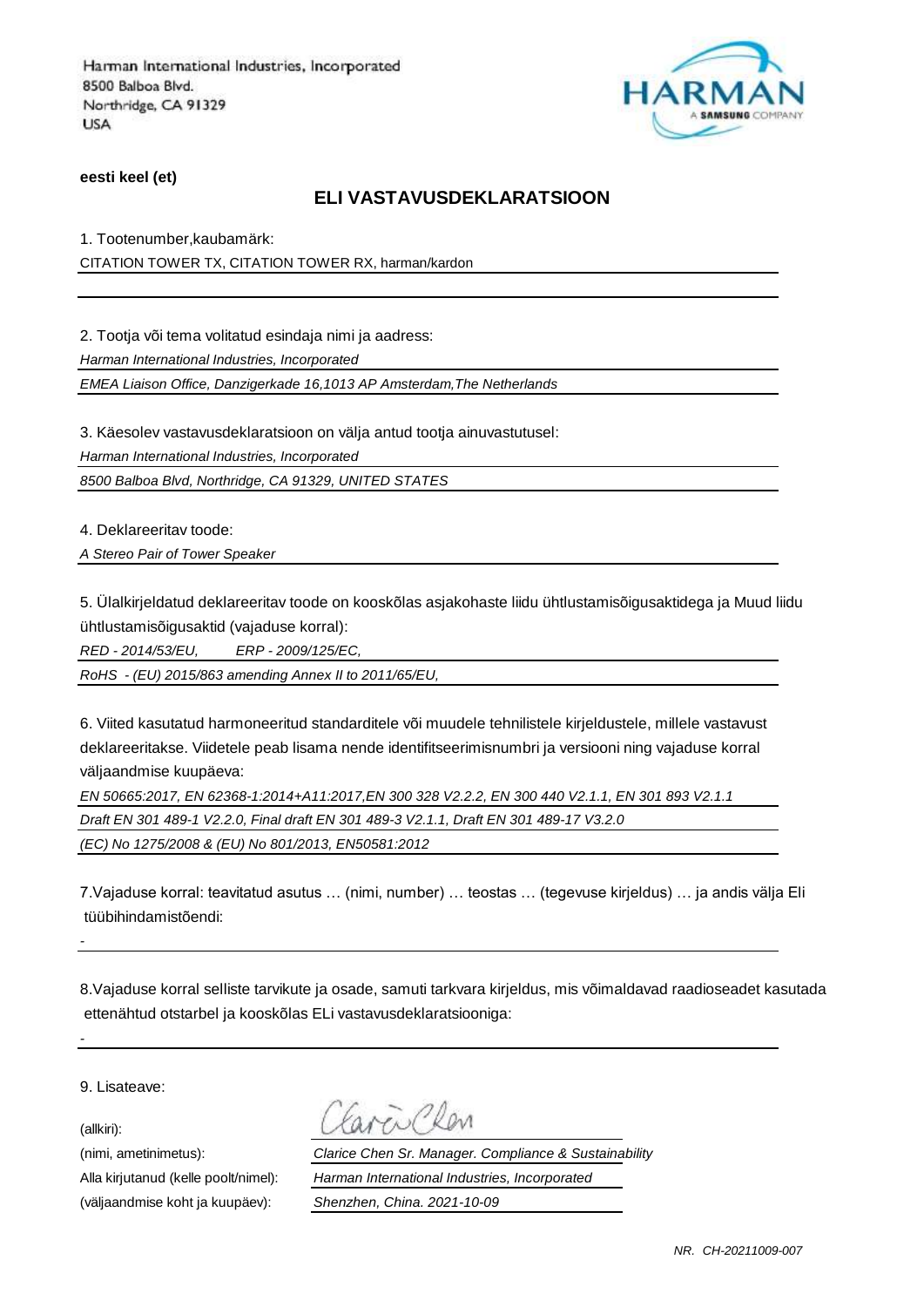

**español (es)**

## **DECLARACIÓN UE DE CONFORMIDAD**

1. Nombre del Modelo,marca: CITATION TOWER TX, CITATION TOWER RX, harman/kardon

2. Nombre y dirección del fabricante o de su representante autorizado: *Harman International Industries, Incorporated EMEA Liaison Office, Danzigerkade 16,1013 AP Amsterdam,The Netherlands*

3. La presente declaración de conformidad se expide bajo la exclusiva responsabilidad del fabricante. *Harman International Industries, Incorporated*

*8500 Balboa Blvd, Northridge, CA 91329, UNITED STATES*

4. Objeto de la declaración:

*A Stereo Pair of Tower Speaker* 

5. El objeto de la declaración descrito anteriormente es conforme con la legislación de armonización pertinente de la Unión y Otra legislación de armonización de la Unión, cuando sea aplicable:

*RED - 2014/53/EU, ERP - 2009/125/EC,*

*RoHS - (EU) 2015/863 amending Annex II to 2011/65/EU,*

6.Referencias a las normas armonizadas pertinentes utilizadas o referencias a las otras especificaciones técnicas en relación con las cuales se declara la conformidad. Las referencias se enumerarán con su número de identificación y su versión y, en su caso, la fecha de emisión:

*EN 50665:2017, EN 62368-1:2014+A11:2017,EN 300 328 V2.2.2, EN 300 440 V2.1.1, EN 301 893 V2.1.1* 

*Draft EN 301 489-1 V2.2.0, Final draft EN 301 489-3 V2.1.1, Draft EN 301 489-17 V3.2.0* 

*(EC) No 1275/2008 & (EU) No 801/2013, EN50581:2012* 

7. Cuando proceda: El organismo notificado … (nombre, número) … ha efectuado … (descripción de la intervención) … y expedido el certificado de examen UE de tipo:

8. Cuando proceda, descripción de los accesorios y componentes, incluido el software, que permiten que el equipo radioeléctrico funcione como estaba previsto y esté amparado por la declaración UE de conformidad:

9. Información adicional:

(Firma):

*-*

(nombre, cargo): *Clarice Chen Sr. Manager. Compliance & Sustainability* Firmado en nombre de: *Harman International Industries, Incorporated* (lugar y fecha de expedición): *Shenzhen, China. 2021-10-09*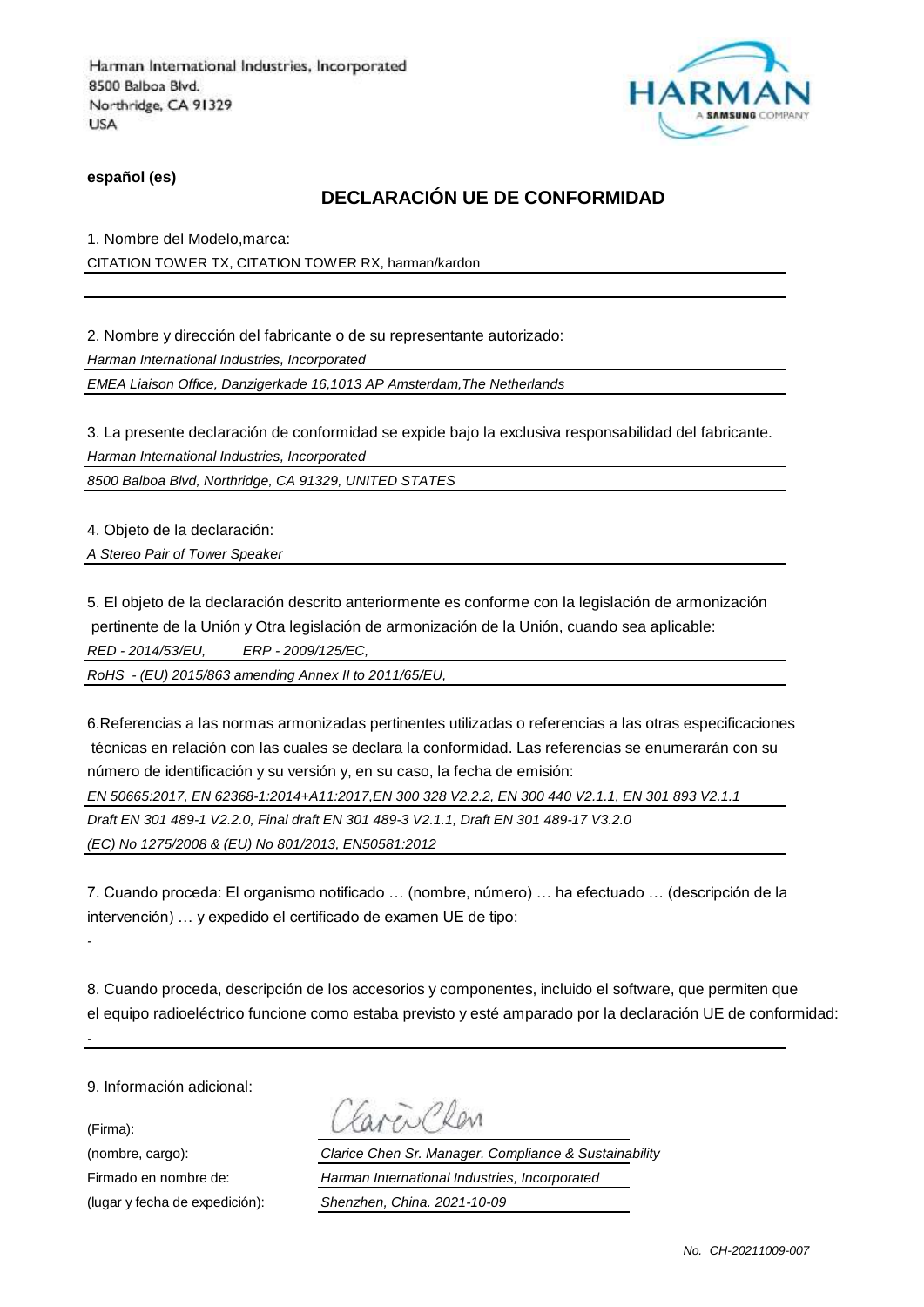

**italiano (it)**

### **DICHIARAZIONE DI CONFORMITÀ UE**

1. Modello n.,brand:

CITATION TOWER TX, CITATION TOWER RX, harman/kardon

2. Nome e indirizzo del fabbricante o del suo rappresentante autorizzato: *Harman International Industries, Incorporated*

*EMEA Liaison Office, Danzigerkade 16,1013 AP Amsterdam,The Netherlands*

3. La presente dichiarazione di conformità è rilasciata sotto l'esclusiva responsabilità del fabbricante: *Harman International Industries, Incorporated*

*8500 Balboa Blvd, Northridge, CA 91329, UNITED STATES*

4. Oggetto della dichiarazione:

*A Stereo Pair of Tower Speaker* 

5. L'oggetto della dichiarazione di cui sopra è conforme alla pertinente normativa di armonizzazione dell'Unione e Se del caso, altre normative di armonizzazione dell'Unione:

*RED - 2014/53/EU, ERP - 2009/125/EC,*

*RoHS - (EU) 2015/863 amending Annex II to 2011/65/EU,*

6. Riferimento alle pertinenti norme armonizzate utilizzate o riferimenti alle altre specifiche tecniche in relazione alle quali è dichiarata la conformità. I riferimenti devono essere indicati con il loro numero di identificazione e versione e, se del caso, la data di emissione:

*EN 50665:2017, EN 62368-1:2014+A11:2017,EN 300 328 V2.2.2, EN 300 440 V2.1.1, EN 301 893 V2.1.1* 

*Draft EN 301 489-1 V2.2.0, Final draft EN 301 489-3 V2.1.1, Draft EN 301 489-17 V3.2.0* 

*(EC) No 1275/2008 & (EU) No 801/2013, EN50581:2012* 

7. Se del caso, l'organismo notificato … (denominazione, numero) … ha effettuato … (descrizione dell'intervento) … e rilasciato il certificato di esame UE del tipo:

8. Se del caso, una descrizione degli accessori e dei componenti inclusi nella dichiarazione di con -formità UE,compreso il software, che consentono all'apparecchiatura radio di funzionare come previsto:

9. Informazioni supplementari:

(Firma):

*-*

(nome, funzione): *Clarice Chen Sr. Manager. Compliance & Sustainability* Firmato a nome e per conto di: *Harman International Industries, Incorporated* (luogo e data del rilascio): *Shenzhen, China. 2021-10-09*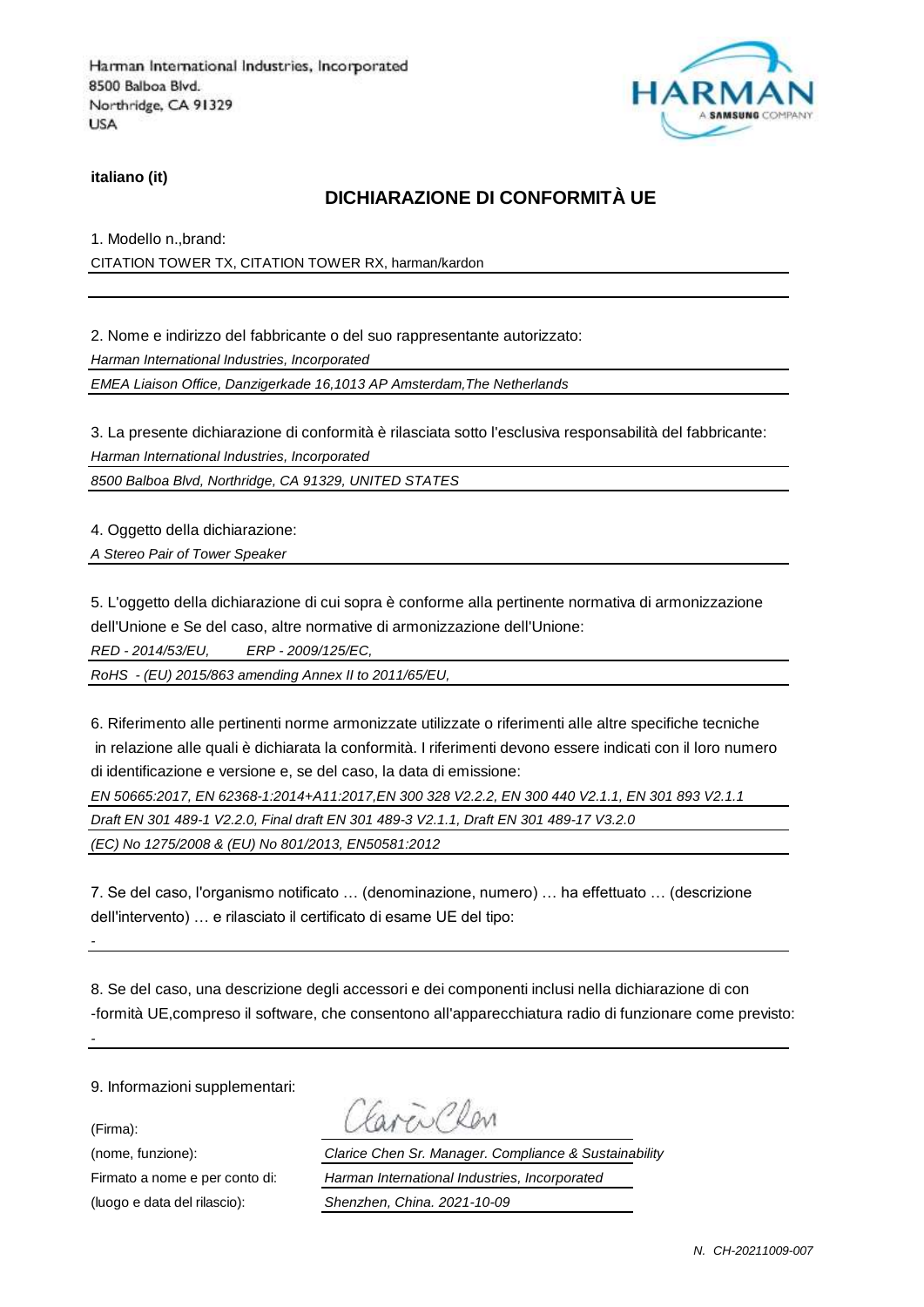

**dansk (da)**

### **EU-OVERENSSTEMMELSESERKLÆ RING**

1. Model nr.,mærke: CITATION TOWER TX, CITATION TOWER RX, harman/kardon

2. Navn og adresse på fabrikanten eller dennes bemyndigede repræsentant: *Harman International Industries, Incorporated EMEA Liaison Office, Danzigerkade 16,1013 AP Amsterdam,The Netherlands*

3. Denne overensstemmelseserklæring udstedes på fabrikantens ansvar:

*Harman International Industries, Incorporated*

*8500 Balboa Blvd, Northridge, CA 91329, UNITED STATES*

4. Erklæringens genstand:

*A Stereo Pair of Tower Speaker* 

5. Genstanden for erklæringen, som beskrevet ovenfor, er i overensstemmelse med den relevante EU-harmoniseringslovgivning og Eventuelt anden EU-harmoniseringslovgivning:

*RED - 2014/53/EU, ERP - 2009/125/EC,*

*RoHS - (EU) 2015/863 amending Annex II to 2011/65/EU,*

6.Henvisninger til de relevante anvendte harmoniserede standarder eller henvisninger til de andre tekniske specifikationer, som der erklæres overensstemmelse med. Henvisninger angives med deres identifikationsnummer og version og eventuelt udstedelsesdato:

*EN 50665:2017, EN 62368-1:2014+A11:2017,EN 300 328 V2.2.2, EN 300 440 V2.1.1, EN 301 893 V2.1.1* 

*Draft EN 301 489-1 V2.2.0, Final draft EN 301 489-3 V2.1.1, Draft EN 301 489-17 V3.2.0* 

*(EC) No 1275/2008 & (EU) No 801/2013, EN50581:2012* 

7. Hvor det er relevant, det bemyndigede organ … (navn, nummer) har foretaget … (beskrivelse af aktiviteten) … og udstedt EU-typeafprøvningsattest:

8. I givet fald beskrivelse af tilbehør og komponenter, herunder software, som får radioudstyret til at fungere efter hensigten og er dækket af EU-overensstemmelseserklæringen:

9. Supplerende oplysninger:

(Underskrift):

*-*

(navn, stilling) (underskrift): *Clarice Chen Sr. Manager. Compliance & Sustainability* Underskrevet for og på vegne af: *Harman International Industries, Incorporated* (udstedelsessted og -dato): *Shenzhen, China. 2021-10-09*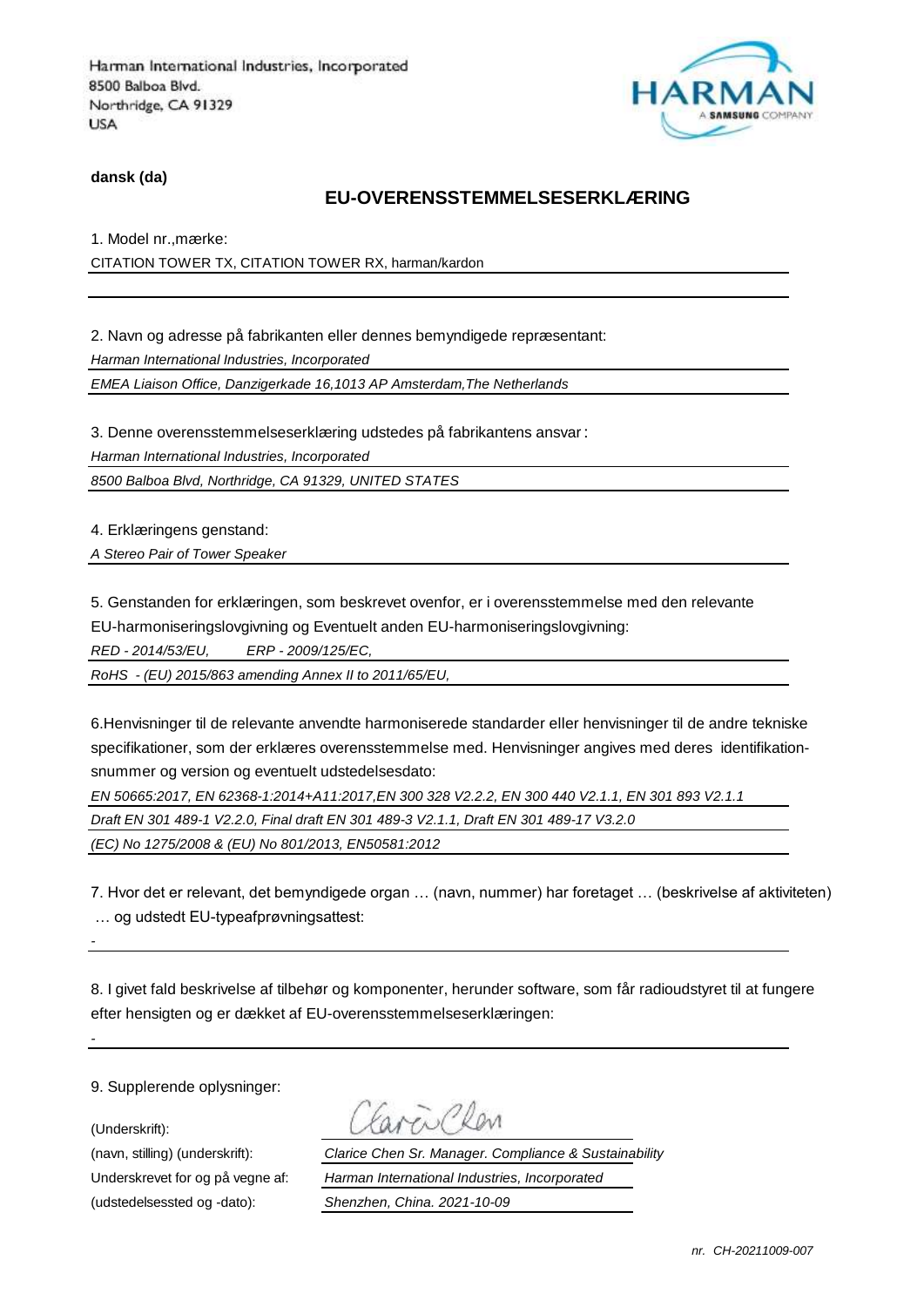

**ελληνικά (el)**

### **ΔΗΛΩΣΗ ΣΥΜΜΟΡΦΩΣΗΣ ΕΕ**

1. Αριθμός μοντέλου, εμπορικό σήμα: CITATION TOWER TX, CITATION TOWER RX, harman/kardon

2. Όνομα και διεύθυνση του κατασκευαστή ή του εξουσιοδοτημένου αντιπροσώπου του: *Harman International Industries, Incorporated*

*EMEA Liaison Office, Danzigerkade 16,1013 AP Amsterdam,The Netherlands*

3. Η παρούσα δήλωση συμμόρφωσης εκδίδεται με αποκλειστική ευθύνη του κατασκευαστή: *Harman International Industries, Incorporated*

*8500 Balboa Blvd, Northridge, CA 91329, UNITED STATES*

4.Αντικείμενο της δήλωσης:

*A Stereo Pair of Tower Speaker* 

5. Ο στόχος της δήλωσης που περιγράφεται παραπάνω είναι σύμφωνος προς τη σχετική ενωσιακή νομοθεσία εναρμόνισης και Άλλη ενωσιακή νομοθεσία εναρμόνισης, κατά περίπτωση *RED - 2014/53/EU, ERP - 2009/125/EC,*

*RoHS - (EU) 2015/863 amending Annex II to 2011/65/EU,*

6. Αναφορές στα σχετικά εναρμονισμένα πρότυπα που χρησιμοποιούνται ή αναφορές στις λοιπές τεχνικές προδιαγραφές σε σχέση με τις οποίες δηλώνεται η συμμόρφωση. Οι αναφορές πρέπει να απαριθμούνται με τον αριθμό αναγνώρισης και την έκδοση και, κατά περίπτωση, την ημερομηνία δημοσίευσής τους: *EN 50665:2017, EN 62368-1:2014+A11:2017,EN 300 328 V2.2.2, EN 300 440 V2.1.1, EN 301 893 V2.1.1 Draft EN 301 489-1 V2.2.0, Final draft EN 301 489-3 V2.1.1, Draft EN 301 489-17 V3.2.0 (EC) No 1275/2008 & (EU) No 801/2013, EN50581:2012* 

7.Όπου έχει εφαρμογή, ο κοινοποιημένος οργανισμός … (ονομασία, αριθμός) … πραγματοποίησε (περιγραφή της παρέμβασης) … και εξέδωσε το πιστοποιητικό εξέτασης τύπου ΕΕ:

8.Όπου έχει εφαρμογή, περιγραφή των παρελκόμενων και εξαρτημάτων, συμπεριλαμβανομένου του λογισμικού, που επιτρέπουν στον ραδιοεξοπλισμό να λειτουργεί όπως προβλέπεται και που καλύπτ -N43ονται από τη δήλωση συμμόρφωσης:

9. Συμπληρωματικές πληροφορίες:

(υπογραφή):

*-*

*-*

(τόπος και ημερομηνία έκδοσης): *Shenzhen, China. 2021-10-09*

(όνομα, θέση): *Clarice Chen Sr. Manager. Compliance & Sustainability* Υπογραφή για λογαριασμό εξ ονόματος: *Harman International Industries, Incorporated*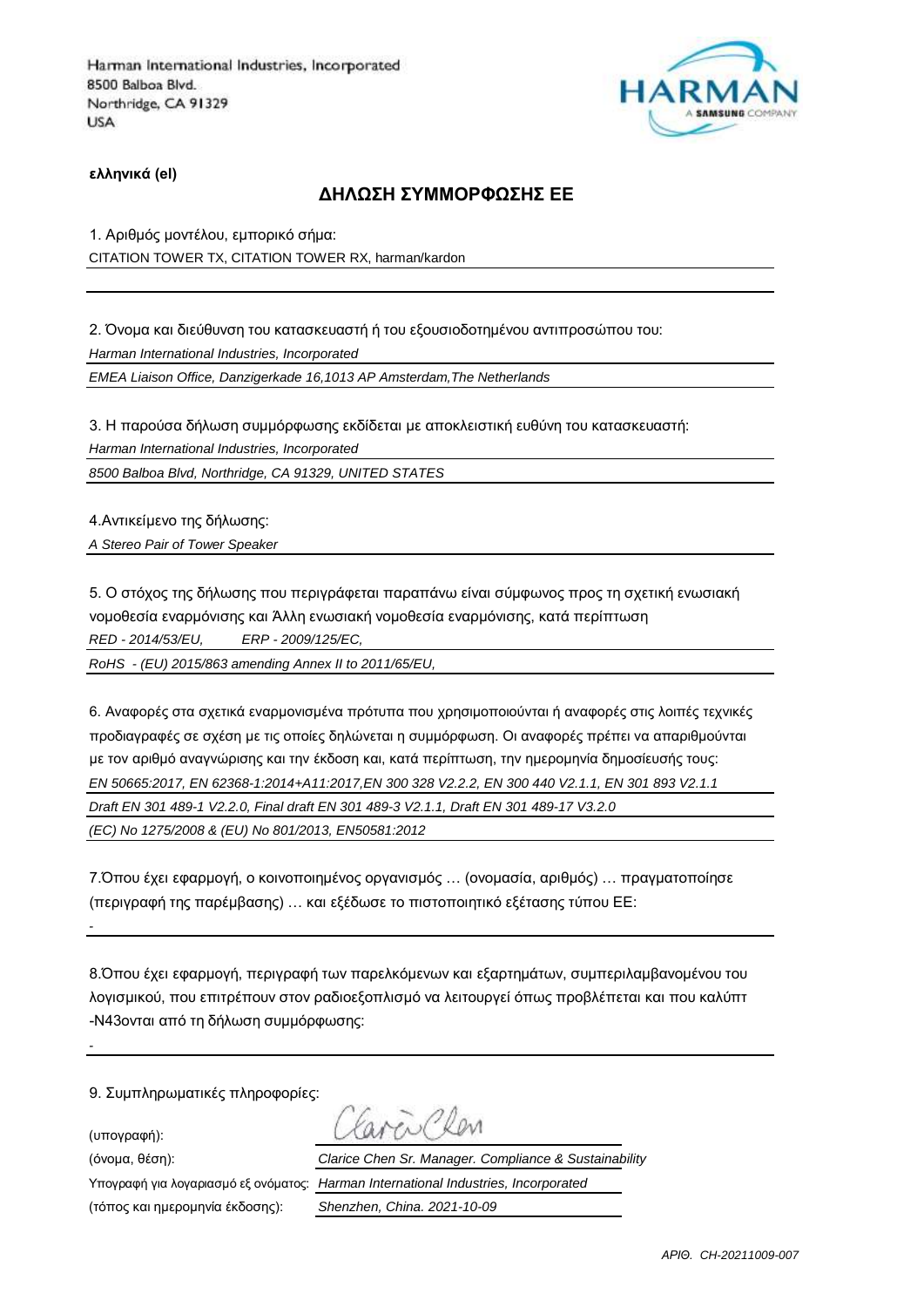

**français (fr)**

### **DECLARATION UE DE CONFORMITE**

1. numéro de modèle,marque: CITATION TOWER TX, CITATION TOWER RX, harman/kardon

2. Nom et adresse du fabricant ou de son mandataire:

*Harman International Industries, Incorporated*

*EMEA Liaison Office, Danzigerkade 16,1013 AP Amsterdam,The Netherlands*

3. La présente déclaration de conformité est établie sous la seule responsabilité du fabricant:

*Harman International Industries, Incorporated*

*8500 Balboa Blvd, Northridge, CA 91329, UNITED STATES*

4. Objet de la déclaration:

*A Stereo Pair of Tower Speaker* 

5. L'objet de la déclaration décrit ci-dessus est conforme à la législation d'harmonisation de l'Union applicable et Autres législations d'harmonisation de l'Union, s'il y a lieu:

*RED - 2014/53/EU, ERP - 2009/125/EC,*

*RoHS - (EU) 2015/863 amending Annex II to 2011/65/EU,*

6. Références des normes harmonisées pertinentes appliquées ou des autres spécifications techniques par rapport auxquelles la conformité est déclarée. Il faut indiquer, pour chaque référence, le numéro d'identification, la version et, le cas échéant, la date d'émission:

*EN 50665:2017, EN 62368-1:2014+A11:2017,EN 300 328 V2.2.2, EN 300 440 V2.1.1, EN 301 893 V2.1.1* 

*Draft EN 301 489-1 V2.2.0, Final draft EN 301 489-3 V2.1.1, Draft EN 301 489-17 V3.2.0* 

*(EC) No 1275/2008 & (EU) No 801/2013, EN50581:2012* 

7.S'il y a lieu: l'organisme notifié … (nom, numéro) … a réalisé … (description de l'intervention) … et a délivré le certificat d'examen UE de type:

8.S'il y a lieu, description des accessoires et des éléments (y compris logiciels) qui permettent à l'équipement radioélectrique de fonctionner selon sa destination et qui sont couverts par la déclaration UE de conformité:

9. Informations complémentaires:

(Signature):

*-*

(nom, fonction): *Clarice Chen Sr. Manager. Compliance & Sustainability* Signé par et au nom de: *Harman International Industries, Incorporated* (lieu et date d'émission): *Shenzhen, China. 2021-10-09*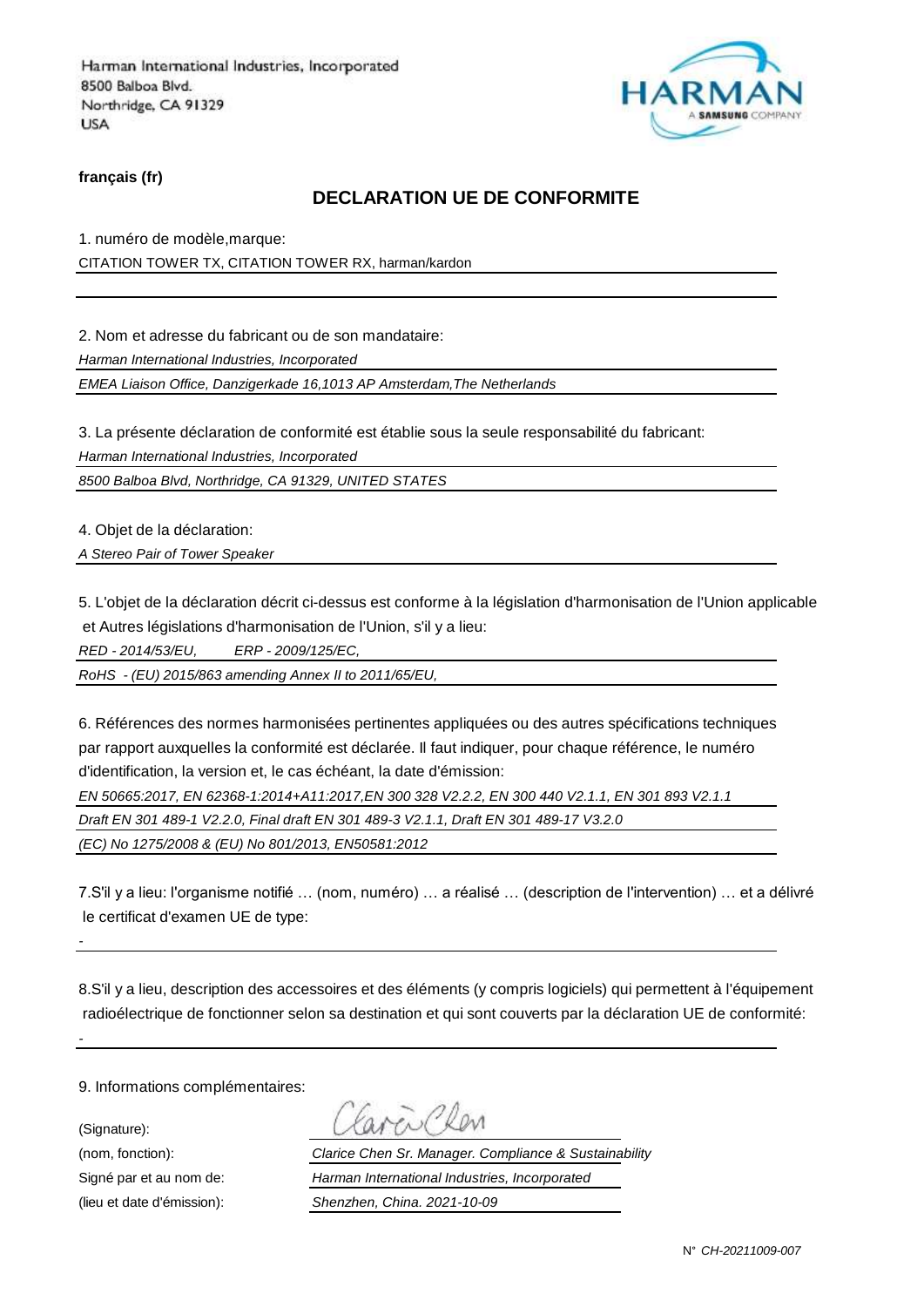

**latviešu valoda (lv)**

# **ES ATBILSTĪBAS DEKLARĀCIJA**

1. Modela Nr.,brand: CITATION TOWER TX, CITATION TOWER RX, harman/kardon

2. Ražotāja vai viņa pilnvarotā pārstāvja vārds, uzvārds/nosaukums un adrese: *Harman International Industries, Incorporated EMEA Liaison Office, Danzigerkade 16,1013 AP Amsterdam,The Netherlands*

3. Šī atbilstības deklarācija ir izdota vienīgi uz šāda ražotāja atbildību:

*Harman International Industries, Incorporated*

*8500 Balboa Blvd, Northridge, CA 91329, UNITED STATES*

4. Deklarācijas priekšmets:

*A Stereo Pair of Tower Speaker* 

5. Iepriekš aprakstītais deklarācijas priekšmets atbilst attiecīgajam Savienības saskaņotajam tiesību aktam un Citam Savienības saskaņotajam tiesību aktam, ja piemērojams

*RED - 2014/53/EU, ERP - 2009/125/EC,*

*RoHS - (EU) 2015/863 amending Annex II to 2011/65/EU,*

6. Atsauces uz attiecīgajiem izmantojamiem saskaņotajiem standartiem vai uz citām tehniskajām specifikācijām ,attiecībā uz ko tiek deklarēta atbilstība. Atsauces jāuzskaita ar to identifikācijas numuriem un versijām un attiecīgā gadījumā ar izdošanas datumu:

*EN 50665:2017, EN 62368-1:2014+A11:2017,EN 300 328 V2.2.2, EN 300 440 V2.1.1, EN 301 893 V2.1.1* 

*Draft EN 301 489-1 V2.2.0, Final draft EN 301 489-3 V2.1.1, Draft EN 301 489-17 V3.2.0* 

*(EC) No 1275/2008 & (EU) No 801/2013, EN50581:2012* 

7. Attiecīgā gadījumā paziņotā struktūra … (nosaukums, numurs) … ir veikusi … (darbības apraksts) … un izdevusi ES tipa pārbaudes sertifikātu:

8.Attiecīgā gadījumā palīgierīču un komponentu apraksts, ieskaitot programmatūras aprakstu,kas nodrošina radioiekārtas paredzēto darbību un uz ko attiecas ES atbilstības deklarācija:

9. Papildinformācija:

(Paraksts):

*-*

*-*

(vārds, uzvārds, amats): *Clarice Chen Sr. Manager. Compliance & Sustainability* Parakstīts šādas personas vārdā: *Harman International Industries, Incorporated*

(izdošanas vieta un datums): *Shenzhen, China. 2021-10-09*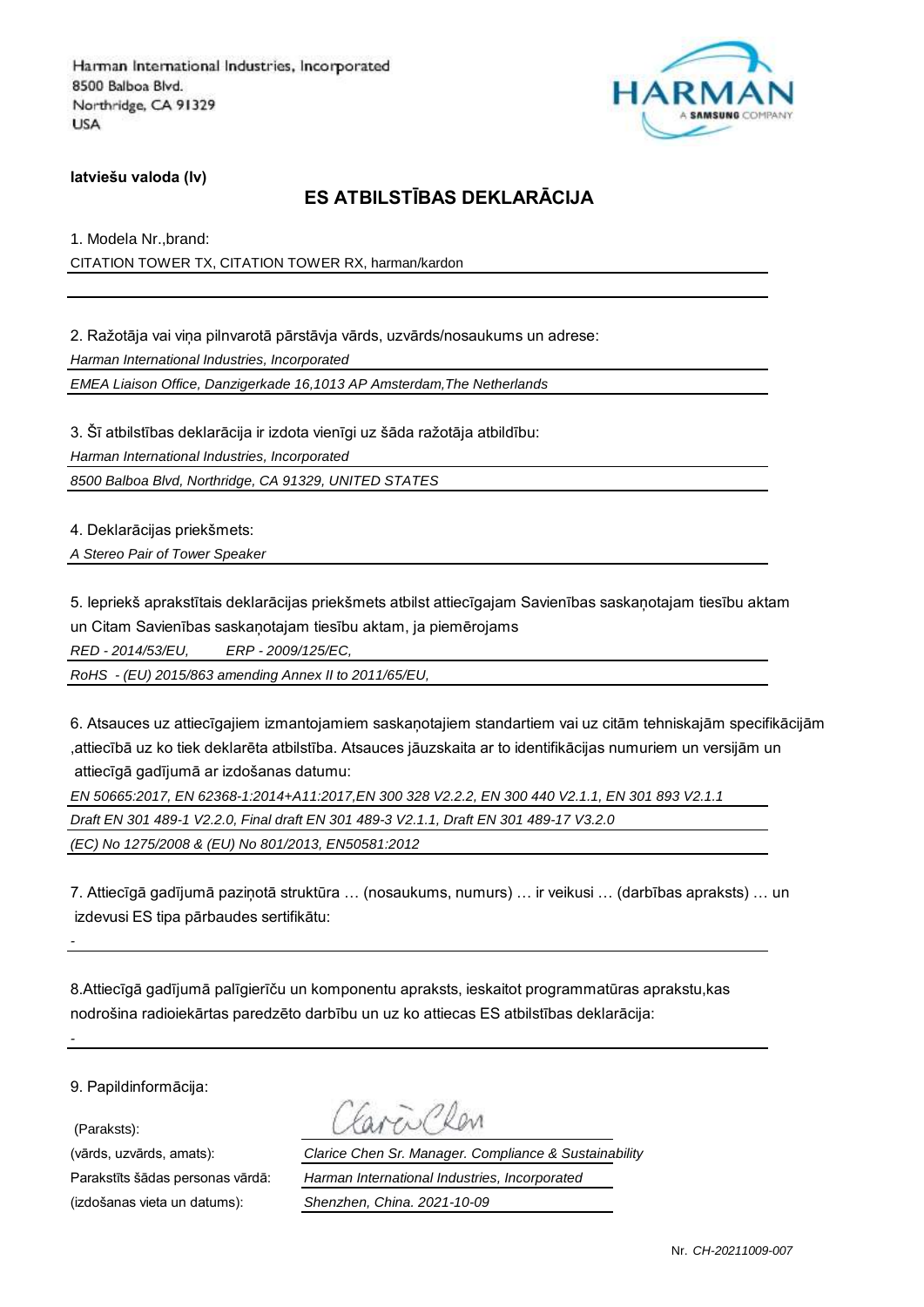

**lietuvių kalba (lt)**

## **ES ATITIKTIES DEKLARACIJA**

1. Modelio Nr., Prekės ženklas: CITATION TOWER TX, CITATION TOWER RX, harman/kardon

2. Gamintojo arba jo igaliotojo atstovo pavadinimas ir adresas:

*Harman International Industries, Incorporated*

*EMEA Liaison Office, Danzigerkade 16,1013 AP Amsterdam,The Netherlands*

3. Ši atitikties deklaracija išduota tik gamintojo atsakomybe:

*Harman International Industries, Incorporated*

*8500 Balboa Blvd, Northridge, CA 91329, UNITED STATES*

4. Deklaracijos objektas:

*A Stereo Pair of Tower Speaker* 

5. Pirmiau aprašytas deklaracijos objektas atitinka susijusius derinamuosius Sąjungos teisės aktus ir kitus derinamuosius Sąjungos teisės aktus, jeigu taikoma.

*RED - 2014/53/EU, ERP - 2009/125/EC,*

*RoHS - (EU) 2015/863 amending Annex II to 2011/65/EU,*

6. Nuorodos į susijusius taikytus darniuosius standartus arba kitas technines specifikacijas, pagal kurias buvo deklaruota atitiktis. Nuorodos turi būti išvardijamos nurodant jų identifikacinius numerius,ersijas ir, kai taikoma, paskelbimo datas:

*EN 50665:2017, EN 62368-1:2014+A11:2017,EN 300 328 V2.2.2, EN 300 440 V2.1.1, EN 301 893 V2.1.1* 

*Draft EN 301 489-1 V2.2.0, Final draft EN 301 489-3 V2.1.1, Draft EN 301 489-17 V3.2.0* 

*(EC) No 1275/2008 & (EU) No 801/2013, EN50581:2012* 

7. Kai taikytina, notifikuotoji įstaiga … (pavadinimas, numeris)… atliko… (dalyvavimo procese aprašymas) ir išdavė ES tipo tyrimo sertifikatą:

8. Kai taikytina, pagalbinių įtaisų ir komponentų, įskaitant programinę įrangą, kurie leidžia radijo įrenginiams veikti pagal paskirtį ir yra įtraukti į ES atitikties deklaraciją, aprašas:

9. Papildoma informacija:

(Parašas):

*-*

(vardas ir pavardė, pareigos): *Clarice Chen Sr. Manager. Compliance & Sustainability* Už ką ir kieno vardu pasirašyta: *Harman International Industries, Incorporated* (išdavimo data ir vieta): *Shenzhen, China. 2021-10-09*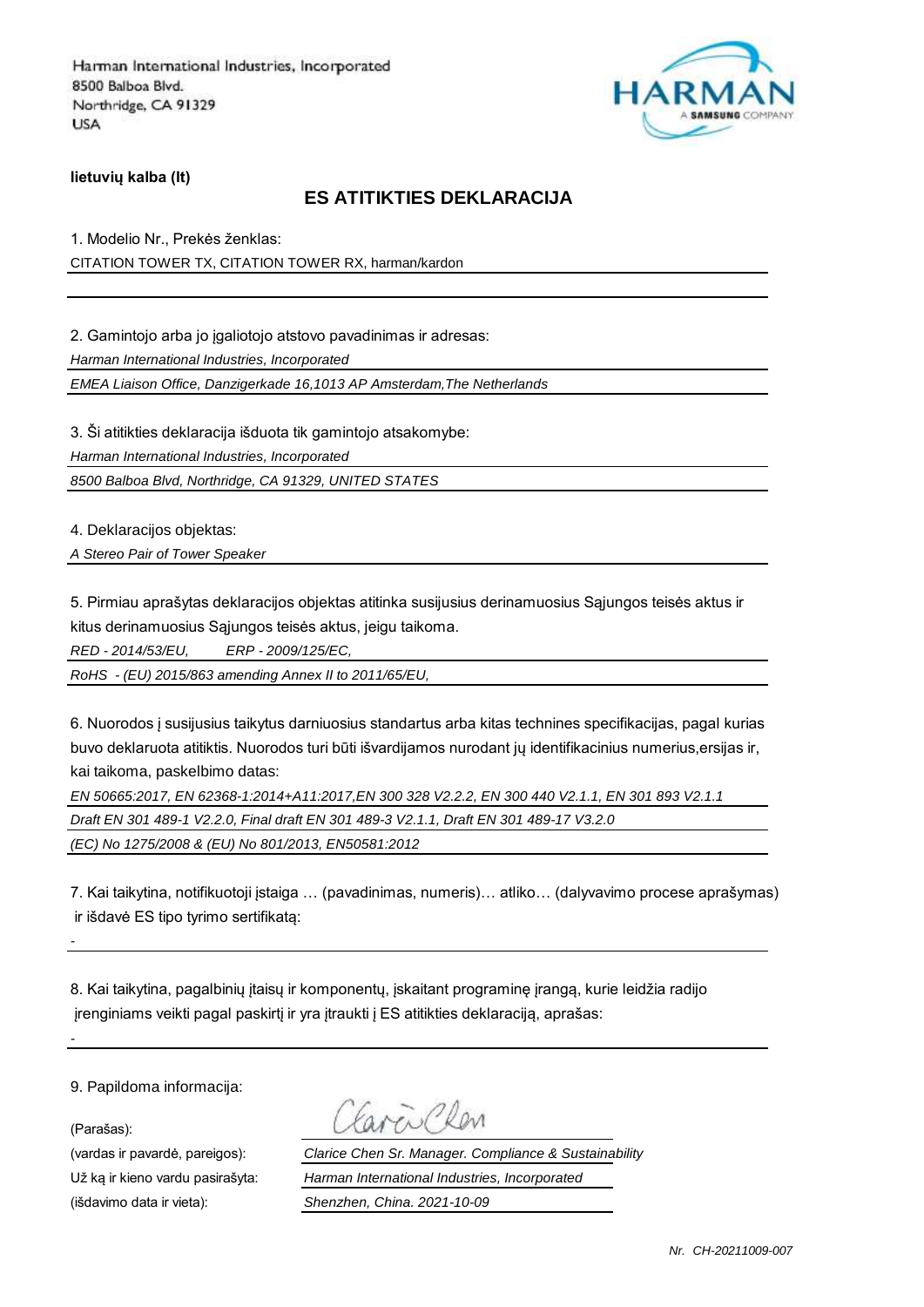

#### **Nederlands (nl)**

### **EU-CONFORMITEITSVERKLARING**

1.Model nr.,Merk: CITATION TOWER TX, CITATION TOWER RX, harman/kardon

2. Naam en adres van de fabrikant of zijn gemachtigde:

*Harman International Industries, Incorporated*

*EMEA Liaison Office, Danzigerkade 16,1013 AP Amsterdam,The Netherlands*

3. Deze conformiteitsverklaring wordt afgegeven onder volledige verantwoordelijkheid van de fabrikant: *Harman International Industries, Incorporated*

*8500 Balboa Blvd, Northridge, CA 91329, UNITED STATES*

4. Voorwerp van de verklaring:

*A Stereo Pair of Tower Speaker* 

5.Het hierboven beschreven voorwerp van de verklaring is in overeenstemming met de desbetreffende harmonisatiewetgeving van de Unie en andere harmonisatiewetgeving van de Unie, indien van toepassing: *RED - 2014/53/EU, ERP - 2009/125/EC,*

*RoHS - (EU) 2015/863 amending Annex II to 2011/65/EU,*

6. Vermelding van de toegepaste relevante geharmoniseerde normen of van de andere technische specificaties waarop de conformiteitsverklaring betrekking heeft. Bij de opgave van de referenties moeten het identificatie nummer en de versie en, in voorkomend geval, de datum van publicatie worden vermeld:

*EN 50665:2017, EN 62368-1:2014+A11:2017,EN 300 328 V2.2.2, EN 300 440 V2.1.1, EN 301 893 V2.1.1* 

*Draft EN 301 489-1 V2.2.0, Final draft EN 301 489-3 V2.1.1, Draft EN 301 489-17 V3.2.0* 

*(EC) No 1275/2008 & (EU) No 801/2013, EN50581:2012* 

7.(Indien van toepassing) De aangemelde instantie … (naam, nummer) … heeft een … (beschrijving van de werkzaamheden) … uitgevoerd en het certificaat van EU-typeonderzoek … afgegeven:

8. Indien van toepassing, beschrijving van de accessoires en onderdelen, die het mogelijk maken dat de radioapparatuur functioneert zoals bedoeld en die onder de EU-conformiteitsverklaring vallen:

9. Aanvullende informatie:

(Handtekening):

*-*

*-*

(naam, functie): *Clarice Chen Sr. Manager. Compliance & Sustainability* Ondertekend voor en namens: *Harman International Industries, Incorporated* (plaats en datum van afgifte): *Shenzhen, China. 2021-10-09*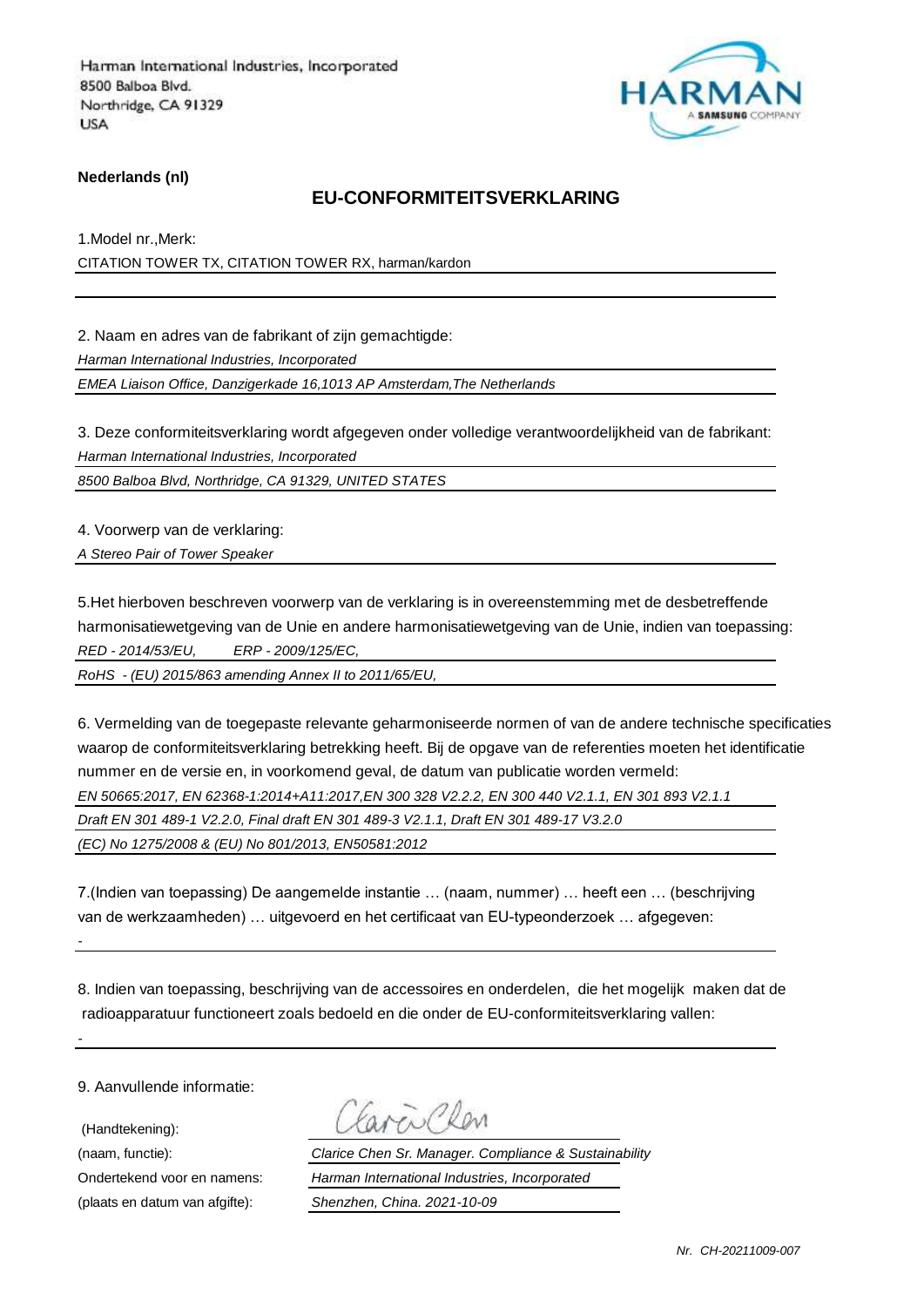

**Română (ro)**

### **DECLARAȚIA UE DE CONFORMITATE**

1. Număr model, marcă: CITATION TOWER TX, CITATION TOWER RX, harman/kardon

2. Denumirea și adresa producătorului sau a reprezentantului său autorizat: *Harman International Industries, Incorporated EMEA Liaison Office, Danzigerkade 16,1013 AP Amsterdam,The Netherlands*

3. Prezenta declarație de conformitate este emisă pe răspunderea exclusivă a producătorului:

*Harman International Industries, Incorporated*

*8500 Balboa Blvd, Northridge, CA 91329, UNITED STATES*

4.Obiectul declarației:

*A Stereo Pair of Tower Speaker* 

5. Obiectul declarației descris mai sus este în conformitate cu legislația relevantă de armonizare a Uniunii: și După caz, alte acte din legislația de armonizare a Uniunii

*RED - 2014/53/EU, ERP - 2009/125/EC,*

*RoHS - (EU) 2015/863 amending Annex II to 2011/65/EU,*

6. Trimiterile la standardele armonizate relevante folosite sau trimiterile la alte specificații tehnice în legătură cu care se declară conformitatea. Referințele sunt enumerate împreună cu numerele de identificare și cu versiunea acestora precum și cu data eliberării, după caz:

*EN 50665:2017, EN 62368-1:2014+A11:2017,EN 300 328 V2.2.2, EN 300 440 V2.1.1, EN 301 893 V2.1.1* 

*Draft EN 301 489-1 V2.2.0, Final draft EN 301 489-3 V2.1.1, Draft EN 301 489-17 V3.2.0* 

*(EC) No 1275/2008 & (EU) No 801/2013, EN50581:2012* 

7. După caz, organismul notificat … (denumire, număr) ... a efectuat … (descrierea intervenției) și a emis certificatul de examinare UE de tip:

8. După caz, o descriere a accesoriilor și componentelor, inclusiv a produselor software, care permit echipamentelor radio să functioneze corespunzător și care sunt incluse în declarația de conformitate:

9. Informații suplimentare:

(Semnătura):

*-*

(numele, funcția) : *Clarice Chen Sr. Manager. Compliance & Sustainability* Semnat pentru și în numele: *Harman International Industries, Incorporated* (locul și data emiterii): *Shenzhen, China. 2021-10-09*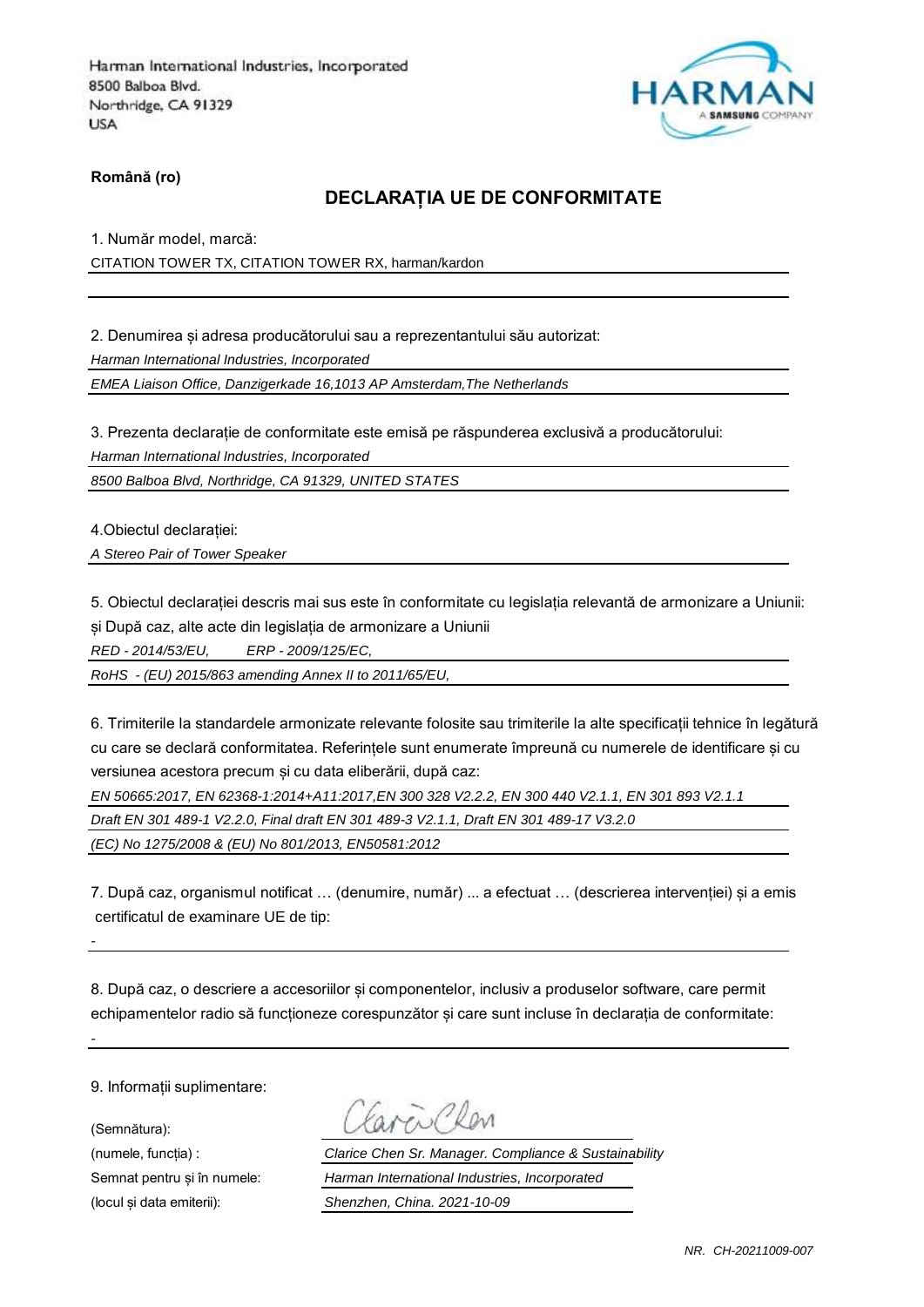

**Suomi (fi)**

## **EU-VAATIMUSTENMUKAISUUSVAKUUTUS**

1. Malli nro.,merkki:

CITATION TOWER TX, CITATION TOWER RX, harman/kardon

2. Valmistajan tai sen valtuutetun edustajan nimi ja osoite:

*Harman International Industries, Incorporated*

*EMEA Liaison Office, Danzigerkade 16,1013 AP Amsterdam,The Netherlands*

3. Tämä vaatimustenmukaisuusvakuutus on annettu valmistajan yksinomaisella vastuulla:

*Harman International Industries, Incorporated*

*8500 Balboa Blvd, Northridge, CA 91329, UNITED STATES*

4. Vakuutuksen kohde:

*A Stereo Pair of Tower Speaker* 

5. Edellä kuvattu vakuutuksen kohde on asiaa koskevan unionin yhdenmukaistamislainsäädännön vaatimusten mukainen ja Muu unionin yhdenmukaistamissäädös (tapauksen mukaan):

*RED - 2014/53/EU, ERP - 2009/125/EC,*

*RoHS - (EU) 2015/863 amending Annex II to 2011/65/EU,*

6. Viittaus niihin asiaankuuluviin yhdenmukaistettuihin standardeihin, joita on käytetty, tai viittaus muihin teknisiin eritelmiin, joiden perusteella vaatimustenmukaisuusvakuutus on annettu. Viittausten luettelossa on mainittava niiden tunnistenumero ja versio ja tapauksen mukaan antopäivä:

*EN 50665:2017, EN 62368-1:2014+A11:2017,EN 300 328 V2.2.2, EN 300 440 V2.1.1, EN 301 893 V2.1.1* 

*Draft EN 301 489-1 V2.2.0, Final draft EN 301 489-3 V2.1.1, Draft EN 301 489-17 V3.2.0* 

*(EC) No 1275/2008 & (EU) No 801/2013, EN50581:2012* 

7. Tapauksen mukaan ilmoitettu laitos … (nimi, numero) … suoritti … (toimenpiteen kuvaus) … ja antoi EU-tyyppitarkastustodistuksen: …

8. Tapauksen mukaan kuvaus lisälaitteista ja osista, myös ohjelmistoista, jotka mahdollistavat radiolaitteen käyttötarkoituksen mukaisen käytön ja jotka EU-vaatimustenmukaisuusvakuutus kattaa:

9. Lisätietoja:

*-*

*-*

(allekirjoitus):

(antamispaikka ja -päivämäärä): *Shenzhen, China. 2021-10-09*

(nimi, tehtävä): *Clarice Chen Sr. Manager. Compliance & Sustainability* Seuraavan puolesta allekirjoittanut: *Harman International Industries, Incorporated*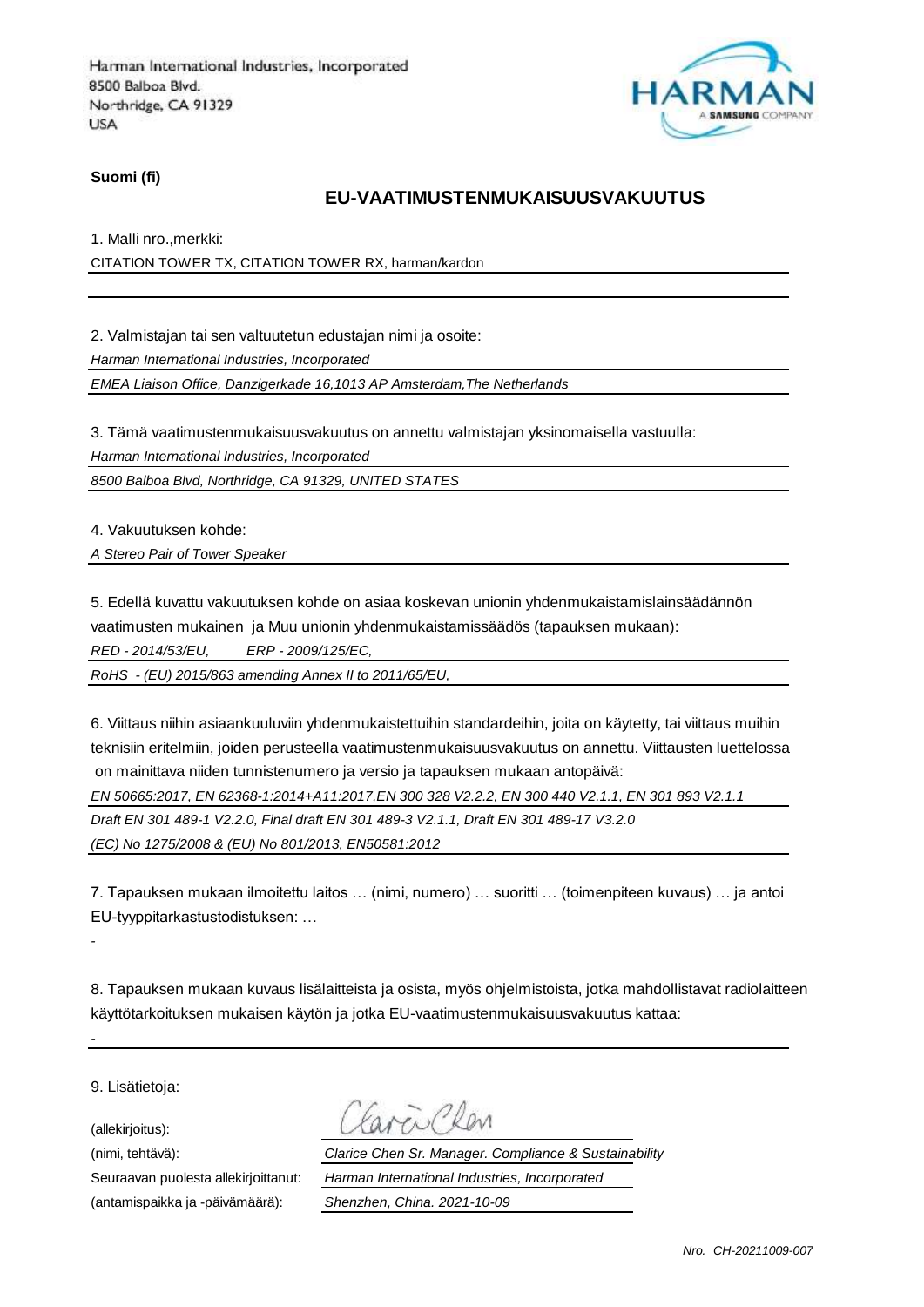

**magyar (hu)**

## **EU-MEGFELELŐSÉGI NYILATKOZAT**

1.Modellazonosító,márka: CITATION TOWER TX, CITATION TOWER RX, harman/kardon

2. A gyártó vagy meghatalmazott képviselőjének neve és címe:

*Harman International Industries, Incorporated*

*EMEA Liaison Office, Danzigerkade 16,1013 AP Amsterdam,The Netherlands*

3. Ezt a megfelelőségi nyilatkozatot a gyártó kizárólagos felelőssége mellett adják ki:

*Harman International Industries, Incorporated*

*8500 Balboa Blvd, Northridge, CA 91329, UNITED STATES*

4. A nyilatkozat tárgya:

*A Stereo Pair of Tower Speaker* 

5. A fent ismertetett nyilatkozat tárgya megfelel a vonatkozó uniós harmonizációs jogszabályoknak és adott esetben egyéb uniós harmonizációs jogszabály

*RED - 2014/53/EU, ERP - 2009/125/EC,*

*RoHS - (EU) 2015/863 amending Annex II to 2011/65/EU,*

6.Az alkalmazott harmonizált szabványokra való hivatkozás vagy az azokra az egyéb műszaki előírásokra való hivatkozás, amelyekkel kapcsolatban megfelelőségi nyilatkozatot tetteké. A hivatkozásokat az azonosító számokkal együtt és a megfelelő verzió feltüntetésével kell megadni, adott esetben a kiállítás dátumával együtt: *EN 50665:2017, EN 62368-1:2014+A11:2017,EN 300 328 V2.2.2, EN 300 440 V2.1.1, EN 301 893 V2.1.1 Draft EN 301 489-1 V2.2.0, Final draft EN 301 489-3 V2.1.1, Draft EN 301 489-17 V3.2.0* 

*(EC) No 1275/2008 & (EU) No 801/2013, EN50581:2012* 

7.A(z) ... (nevű, számú)… bejelentett szervezet adott esetben elvégezte a(z) … (a beavatkozás ismertetése) …, és a következő EU-típusvizsgálati tanúsítványt adta ki:

8. Adott esetben a tartozékok és alkatrészek leírása, ideértve a rádióberendezés rendeltetésszerű használatát lehetővé tévő és az EU-megfelelőségi nyilatkozat hatályába tartozó szoftvereket is:

9. További információk:

(aláírás):

*-*

*-*

(a kiállítás helye és dátuma): *Shenzhen, China. 2021-10-09*

(név, beosztás): *Clarice Chen Sr. Manager. Compliance & Sustainability* nevében megbízásából írták alá: *Harman International Industries, Incorporated*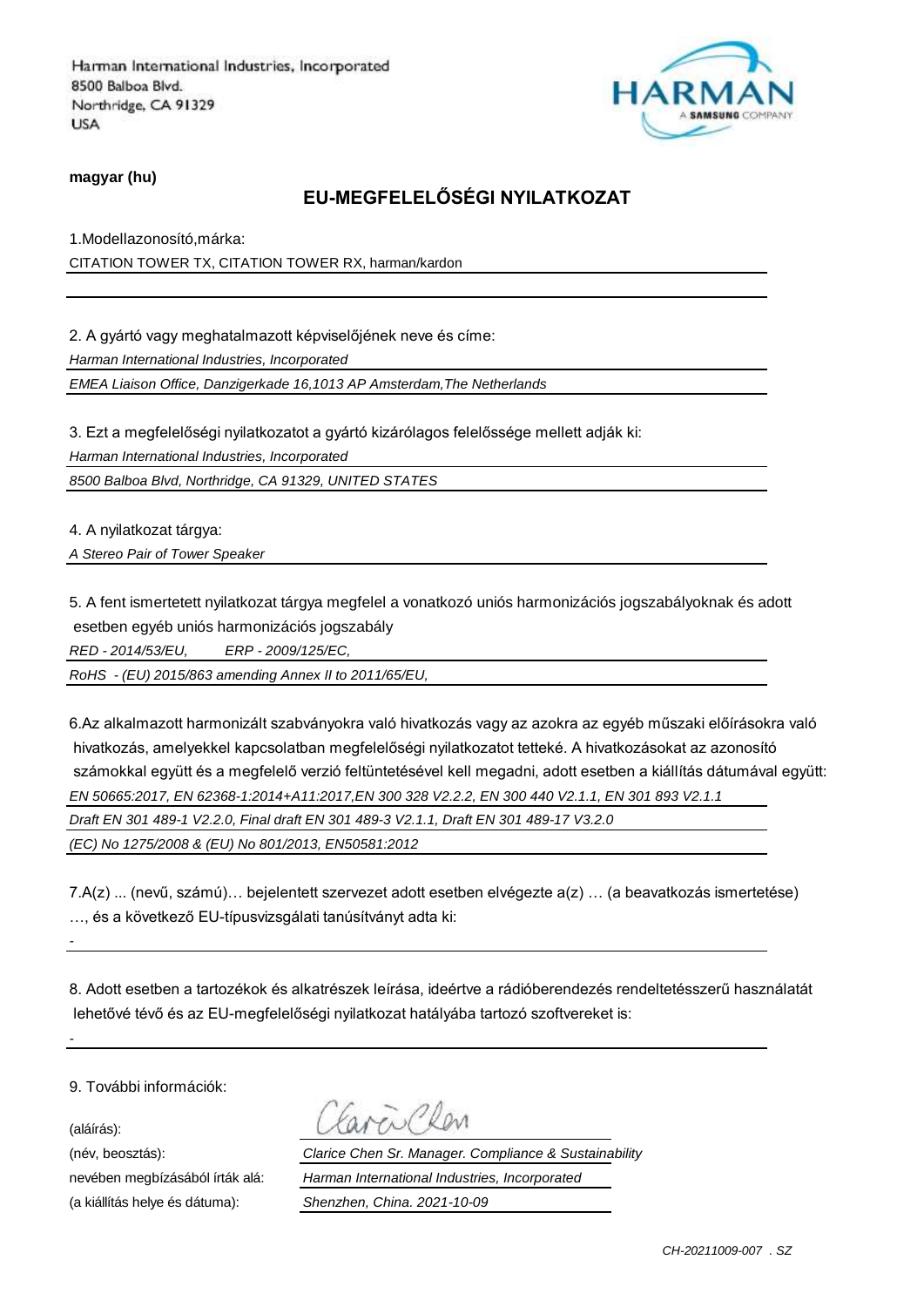

**polski (pl)**

### **DEKLARACJA ZGODNOŚCI UE**

1. Nazwa modelu,Marka: CITATION TOWER TX, CITATION TOWER RX, harman/kardon

2. Nazwa i adres producenta lub jego upoważnionego przedstawiciela:

*Harman International Industries, Incorporated*

*EMEA Liaison Office, Danzigerkade 16,1013 AP Amsterdam,The Netherlands*

3. Niniejszą deklarację zgodności wydaje się na wyłączną odpowiedzialność producenta:

*Harman International Industries, Incorporated*

*8500 Balboa Blvd, Northridge, CA 91329, UNITED STATES*

4. Przedmiot deklaracji:

*A Stereo Pair of Tower Speaker* 

5.Wymieniony powyżej przedmiot niniejszej deklaracji jest zgodny z odnośnymi wymaganiami unijnego prawodawstwa harmonizacyjnego i innym unijnym prawodawstwem harmonizacyjnym, w stosownych przypadkach:

*RED - 2014/53/EU, ERP - 2009/125/EC,*

*RoHS - (EU) 2015/863 amending Annex II to 2011/65/EU,*

6. Odwołania do odnośnych norm zharmonizowanych, które zastosowano, lub do innych specyfikacji technicznych,w stosunku do których deklarowana jest zgodność. Odwołania muszą być podane wraz z ich numerami identyfika cyjnymi i wersjami oraz w stosownych przypadkach z datą wydania: *EN 50665:2017, EN 62368-1:2014+A11:2017,EN 300 328 V2.2.2, EN 300 440 V2.1.1, EN 301 893 V2.1.1* 

*Draft EN 301 489-1 V2.2.0, Final draft EN 301 489-3 V2.1.1, Draft EN 301 489-17 V3.2.0* 

*(EC) No 1275/2008 & (EU) No 801/2013, EN50581:2012* 

7. W stosownych przypadkach, jednostka notyfikowana … (nazwa, numer) … przeprowadziła … (opis interwencji) … i wydała certyfikat badania typu UE:

8.W stosownych przypadkach, opis elementów dodatkowych lub komponentów, w tym oprogramowania , które umoż liwiają działanie urządzenia radiowego zgodnie z przeznaczeniem i które są objęte deklaracją zgodności UE:

9. Informacje dodatkowe:

(podpis):

*-*

Carrio CRen

(imię i nazwisko, stanowisko): *Clarice Chen Sr. Manager. Compliance & Sustainability* Podpisano w imieniu: *Harman International Industries, Incorporated* (miejsce i data wydania): *Shenzhen, China. 2021-10-09*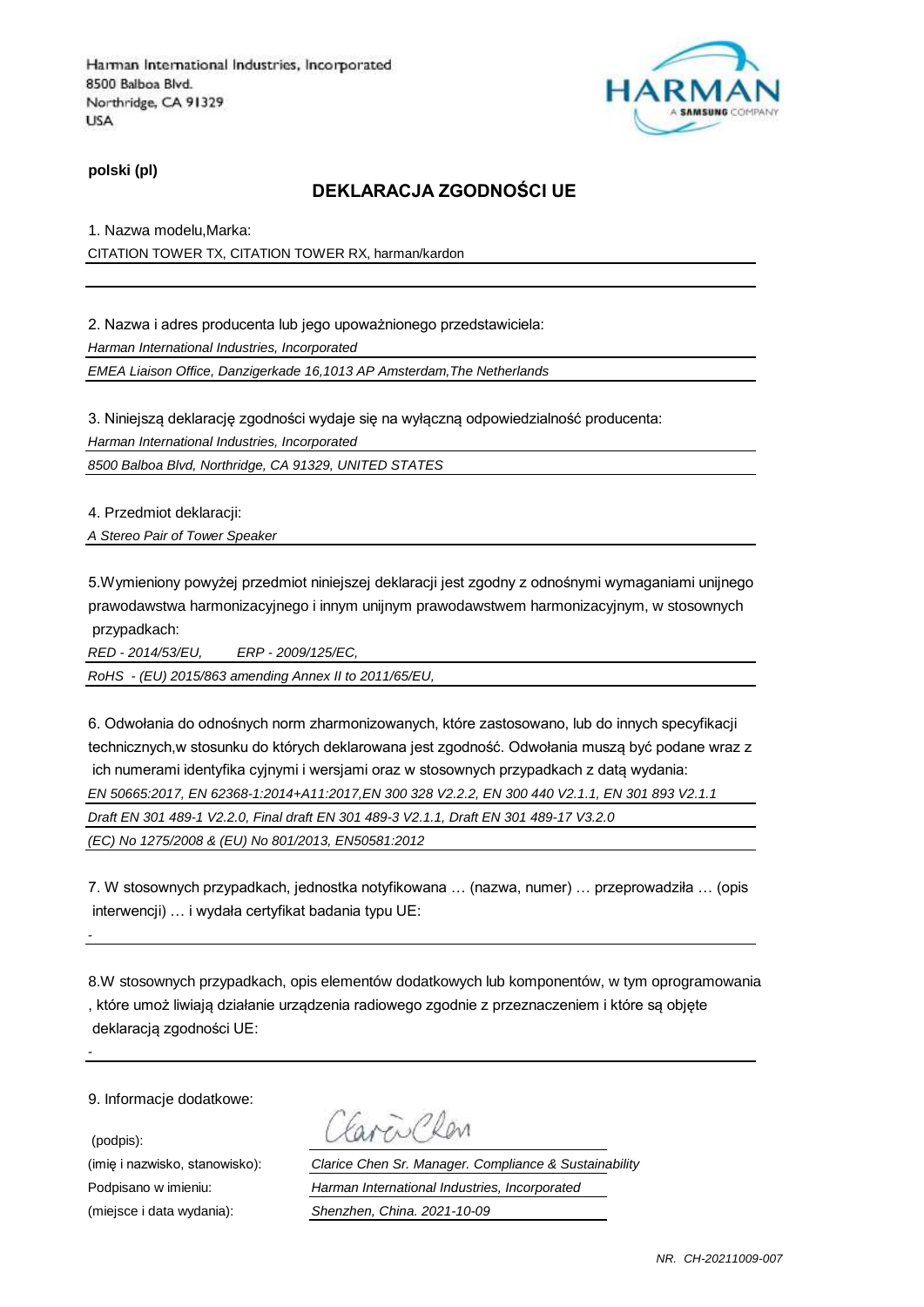

**slovenčina (sk)**

# **EÚ VYHLÁSENIE O ZHODE**

1.Číslo modelu,brand: CITATION TOWER TX, CITATION TOWER RX, harman/kardon

2. Meno a adresa výrobcu alebo jeho splnomocneného zástupcu:

*Harman International Industries, Incorporated*

*EMEA Liaison Office, Danzigerkade 16,1013 AP Amsterdam,The Netherlands*

3. Toto vyhlásenie o zhode sa vydáva na výhradnú zodpovednosť výrobcu.:

*Harman International Industries, Incorporated*

*8500 Balboa Blvd, Northridge, CA 91329, UNITED STATES*

4.Predmet vyhlásenia:

*A Stereo Pair of Tower Speaker* 

5. Uvedený predmet vyhlásenia je v zhode s príslušnými harmonizačnými právnymi predpismi Únie a Prípadne ďalšie harmonizačné právne predpisy Únie:

*RED - 2014/53/EU, ERP - 2009/125/EC,*

*RoHS - (EU) 2015/863 amending Annex II to 2011/65/EU,*

6. Odkazy na príslušné použité harmonizované normy alebo odkazy na iné technické špecifikácie, v súvislosti s ktorými sa zhoda vyhlasuje. V rámci odkazov sa musí uviesť identifikačné číslo a verzia a prípadne dátum vydania:

*EN 50665:2017, EN 62368-1:2014+A11:2017,EN 300 328 V2.2.2, EN 300 440 V2.1.1, EN 301 893 V2.1.1* 

*Draft EN 301 489-1 V2.2.0, Final draft EN 301 489-3 V2.1.1, Draft EN 301 489-17 V3.2.0* 

*(EC) No 1275/2008 & (EU) No 801/2013, EN50581:2012* 

7. Prípadne: notifikovaný orgán … (názov, číslo) … vykonal … (opis zásahu) … a vydal certifikát EÚ skúšky typu:

8. V príslušných prípadoch opis príslušenstva a komponentov vrátane softvéru, ktoré umožňujú rádiovému zariadeniu fungovať v súlade so zamýšľaným účelom, a na ktoré sa vzťahuje EÚ vyhlásenie o zhode:

9. Doplňujúce informácie:

(podpis):

*-*

(meno, funkcia): *Clarice Chen Sr. Manager. Compliance & Sustainability* Podpísané za a v mene: *Harman International Industries, Incorporated* (miesto a dátum vydania): *Shenzhen, China. 2021-10-09*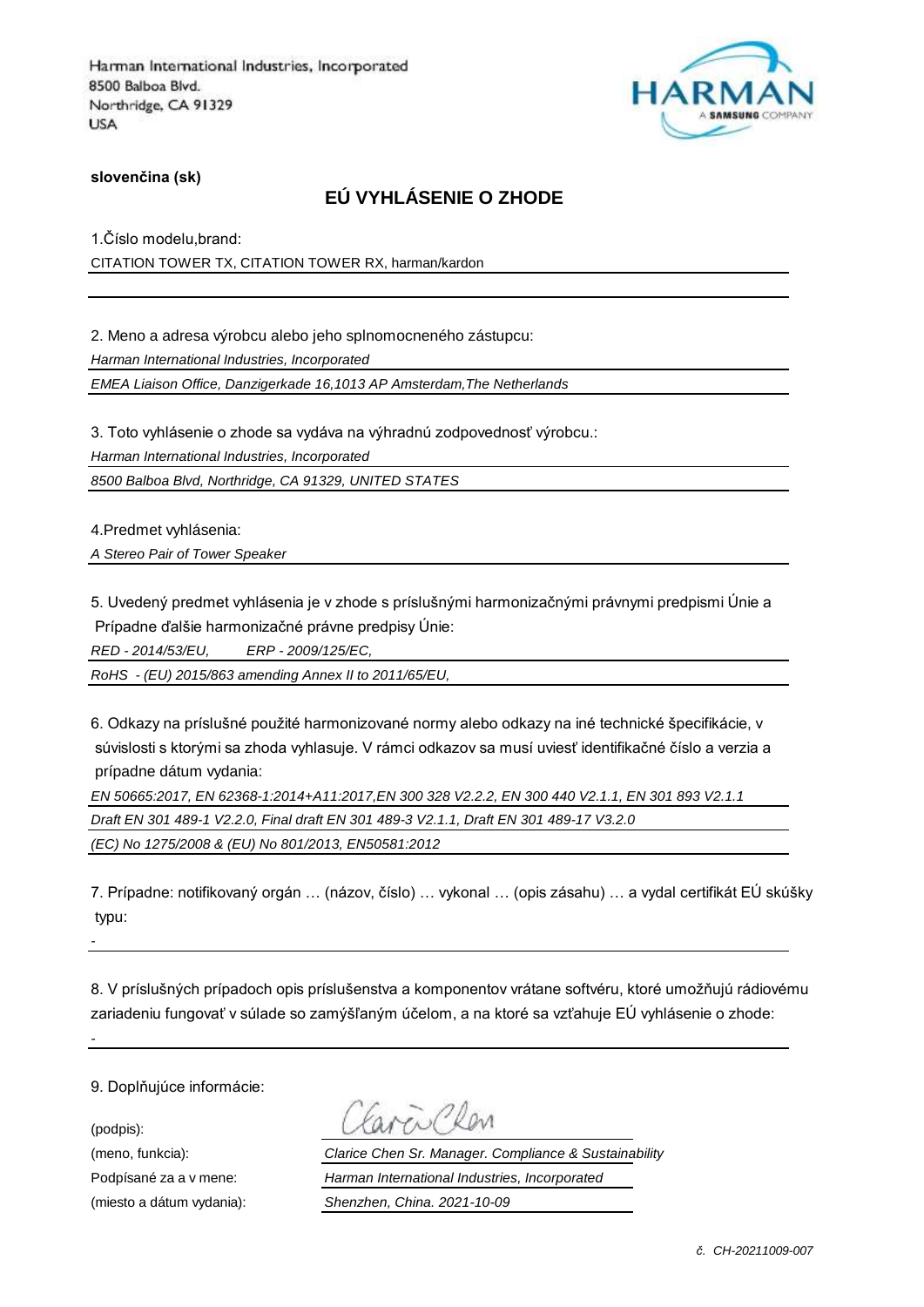

**svenska (sv)**

# **EU-FÖRSÄKRAN OM ÖVERENSSTÄMMELSE**

1. Modell nr.,varumärke**:**

CITATION TOWER TX, CITATION TOWER RX, harman/kardon

2. Namn på och adress till tillverkaren eller dennes representant: *Harman International Industries, Incorporated EMEA Liaison Office, Danzigerkade 16,1013 AP Amsterdam,The Netherlands*

3. Denna försäkran om överensstämmelse utfärdas på tillverkarens eget ansvar:

*Harman International Industries, Incorporated*

*8500 Balboa Blvd, Northridge, CA 91329, UNITED STATES*

4. Föremål för försäkran:

*A Stereo Pair of Tower Speaker* 

5. Föremålet för försäkran ovan överensstämmer med den relevanta unionslagstiftningen om harmon -isering och Annan harmoniserad unionslagstiftning i förekommande fall

*RED - 2014/53/EU, ERP - 2009/125/EC,*

*RoHS - (EU) 2015/863 amending Annex II to 2011/65/EU,*

6.Hänvisningar till de relevanta harmoniserade standarder som använts eller hänvisningar till andra tekniska specifikationer enligt vilka överensstämmelsen försäkras. Hänvisningar måste förtecknas tillsammans med identifieringsnummer och version och i förekommande fall datum för utfärdande:

*EN 50665:2017, EN 62368-1:2014+A11:2017,EN 300 328 V2.2.2, EN 300 440 V2.1.1, EN 301 893 V2.1.1* 

*Draft EN 301 489-1 V2.2.0, Final draft EN 301 489-3 V2.1.1, Draft EN 301 489-17 V3.2.0* 

*(EC) No 1275/2008 & (EU) No 801/2013, EN50581:2012* 

7. I tillämpliga fall: det anmälda organet ... (namn, nummer) ... har utfört ... (beskrivning av åtgärd) ... och utfärdat EU- typprovningsintyg:

8. I förekommande fall en beskrivning av tillbehör och komponenter, inklusive programvara, som gör det möjligt för radioutrustningen att fungera som avsett och som täcks av en EU-försäkran om överensstämmelse:

9. Ytterligare information:

(namnteckning):

*-*

(namn, befattning): *Clarice Chen Sr. Manager. Compliance & Sustainability* Undertecknat för: *Harman International Industries, Incorporated* (ort och datum) *Shenzhen, China. 2021-10-09*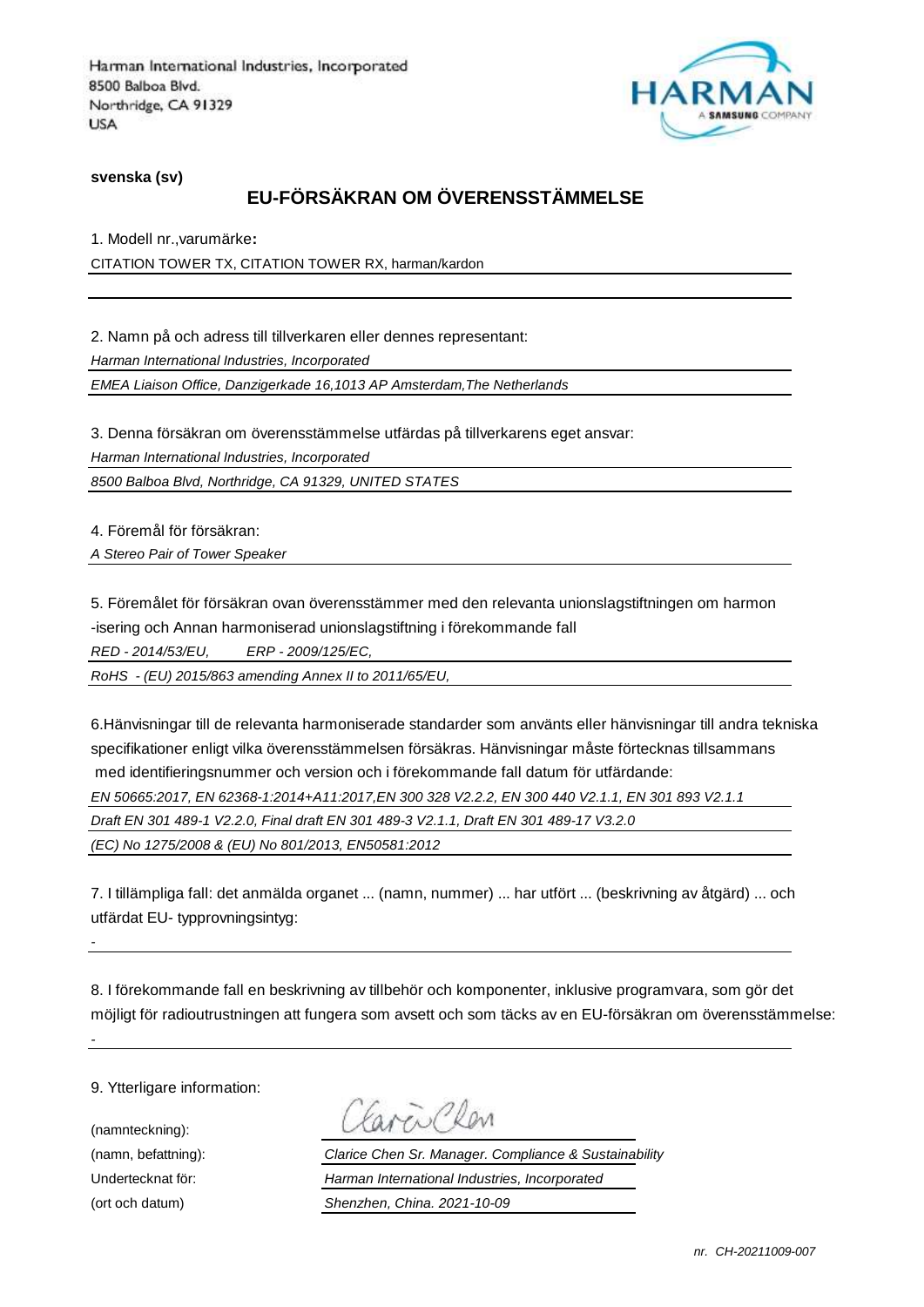

#### **Malti (mt)**

### **DIKJARAZZJONI TA' KONFORMITÀ TAL-UE**

1.Il-mudell Nru.,marka: CITATION TOWER TX, CITATION TOWER RX, harman/kardon

2. L-isem u l-indirizz tal-manifattur jew tar-rappreżentant awtorizzat tiegħu: *Harman International Industries, Incorporated*

*EMEA Liaison Office, Danzigerkade 16,1013 AP Amsterdam,The Netherlands*

3. Din id-dikjarazzjoni tal-konformità tinħareg taħt ir-responsabbiltà unika tal-manifattur:

*Harman International Industries, Incorporated*

*8500 Balboa Blvd, Northridge, CA 91329, UNITED STATES*

4.L-għan tad-dikjarazzjoni:

*A Stereo Pair of Tower Speaker* 

5. L-għan tad-dikjarazzjoni deskritt hawn fuq huwa konformi mal-leġiżlazzjoni ta' armonizzazzjoni rilevanti tal -Unjon u Leġiżlazzjoni dwar l-armonizzazzjoni oħra tal-Unjoni meta tkun applikabbli

*RED - 2014/53/EU, ERP - 2009/125/EC,*

*RoHS - (EU) 2015/863 amending Annex II to 2011/65/EU,*

6. Ir-referenzi għall-istandards armonizzati rilevanti li ntużaw, jew ir-referenzi għall-ispeċifikazzjonijiet tekniċi l-oħrajn li skonthom qed tiġi ddikjarata l-konformità: Ir-referenzi jridu jiġu elenkati bin-numru tal-identifikazzjoni u l-verżjoni tagħhom u, fejn applikabbli, id-data tal-ħruġ:

*EN 50665:2017, EN 62368-1:2014+A11:2017,EN 300 328 V2.2.2, EN 300 440 V2.1.1, EN 301 893 V2.1.1* 

*Draft EN 301 489-1 V2.2.0, Final draft EN 301 489-3 V2.1.1, Draft EN 301 489-17 V3.2.0* 

*(EC) No 1275/2008 & (EU) No 801/2013, EN50581:2012* 

7.Meta applikabbli, il-korp notifikat … (l-isem, in-numru) … wettaq… (deskrizzjoni tal-intervent) … u ħareġ iċ-ċertifikat tal-eżami tat-tip tal-UE:

8. Fejn applikabbli, deskrizzjoni tal-aċċessorji u il-komponenti, inkluż is-softwer, li jippermettu t-tagħmir tar -radju jopera kif intiż u koperti mid-dikjarazzjoni tal-konformità tal-UE:

9. Informazzjoni addizzjonali:

(firma):

*-*

 $\overline{\mathcal{M}}$ 

(isem, funzjoni): *Clarice Chen Sr. Manager. Compliance & Sustainability* Iffirmat għal u f'isem: *Harman International Industries, Incorporated* (post u data tal-ħruġ): *Shenzhen, China. 2021-10-09*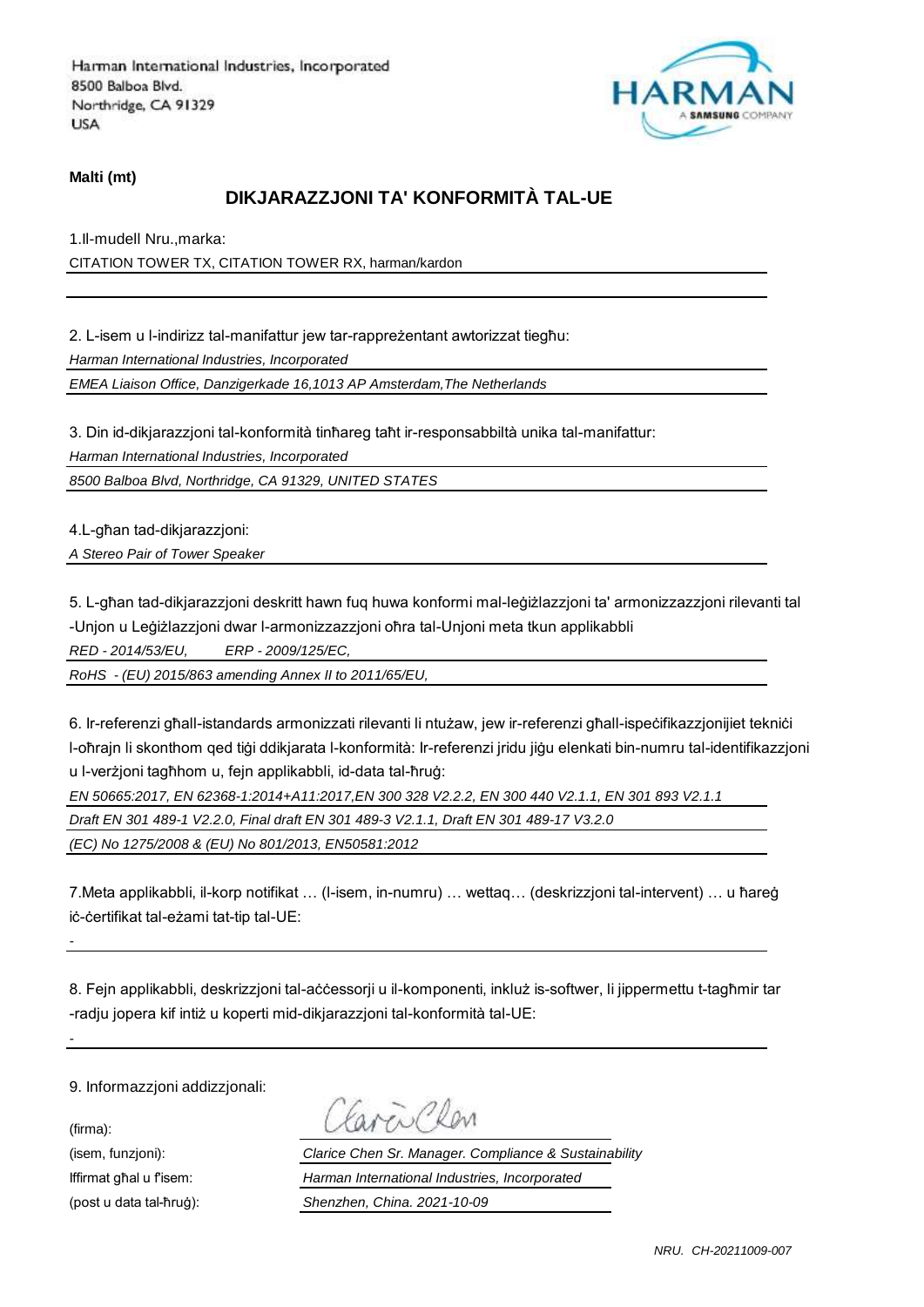

**português (pt)**

# **DECLARAÇÃO UE DE CONFORMIDADE**

1. Modelo Nº.,marca: CITATION TOWER TX, CITATION TOWER RX, harman/kardon

2. Nome e endereço do fabricante ou do respetivo mandatário:

*Harman International Industries, Incorporated*

*EMEA Liaison Office, Danzigerkade 16,1013 AP Amsterdam,The Netherlands*

3. A presente declaração de conformidade é emitida sob a exclusiva responsabilidade do fabricante: *Harman International Industries, Incorporated*

*8500 Balboa Blvd, Northridge, CA 91329, UNITED STATES*

4. Objeto da declaração:

*A Stereo Pair of Tower Speaker* 

5.O objeto da declaração acima mencionada está em conformidade com a legislação de harmonização da União aplicável, Outra legislação de harmonização da União, se aplicável:

*RED - 2014/53/EU, ERP - 2009/125/EC,*

*RoHS - (EU) 2015/863 amending Annex II to 2011/65/EU,*

6. Referências às normas harmonizadas aplicáveis utilizadas ou às outras especificações técnicas em relação às quais a conformidade é declarada. As referências devem ser enumeradas com os respetivos números de identificação e versão e, se for caso disso, a data de emissão:

*EN 50665:2017, EN 62368-1:2014+A11:2017,EN 300 328 V2.2.2, EN 300 440 V2.1.1, EN 301 893 V2.1.1* 

*Draft EN 301 489-1 V2.2.0, Final draft EN 301 489-3 V2.1.1, Draft EN 301 489-17 V3.2.0* 

*(EC) No 1275/2008 & (EU) No 801/2013, EN50581:2012* 

7. Se aplicável, o organismo notificado: (nome, número)... efetuou… (descrição da intervenção)… e emitiu o certificado de exame UE de tipo:

8. Se aplicável, descrição dos acessórios e/ou componentes, incluindo o software, que permitem que o equipamento de rádio funcione conforme o pretendido, abrangidos pela declaração UE de conformidade:

9. Informações complementares:

(assinatura):

*-*

(nome, cargo) : *Clarice Chen Sr. Manager. Compliance & Sustainability* Assinado por e em nome de: *Harman International Industries, Incorporated* (local e data de emissão) *Shenzhen, China. 2021-10-09*